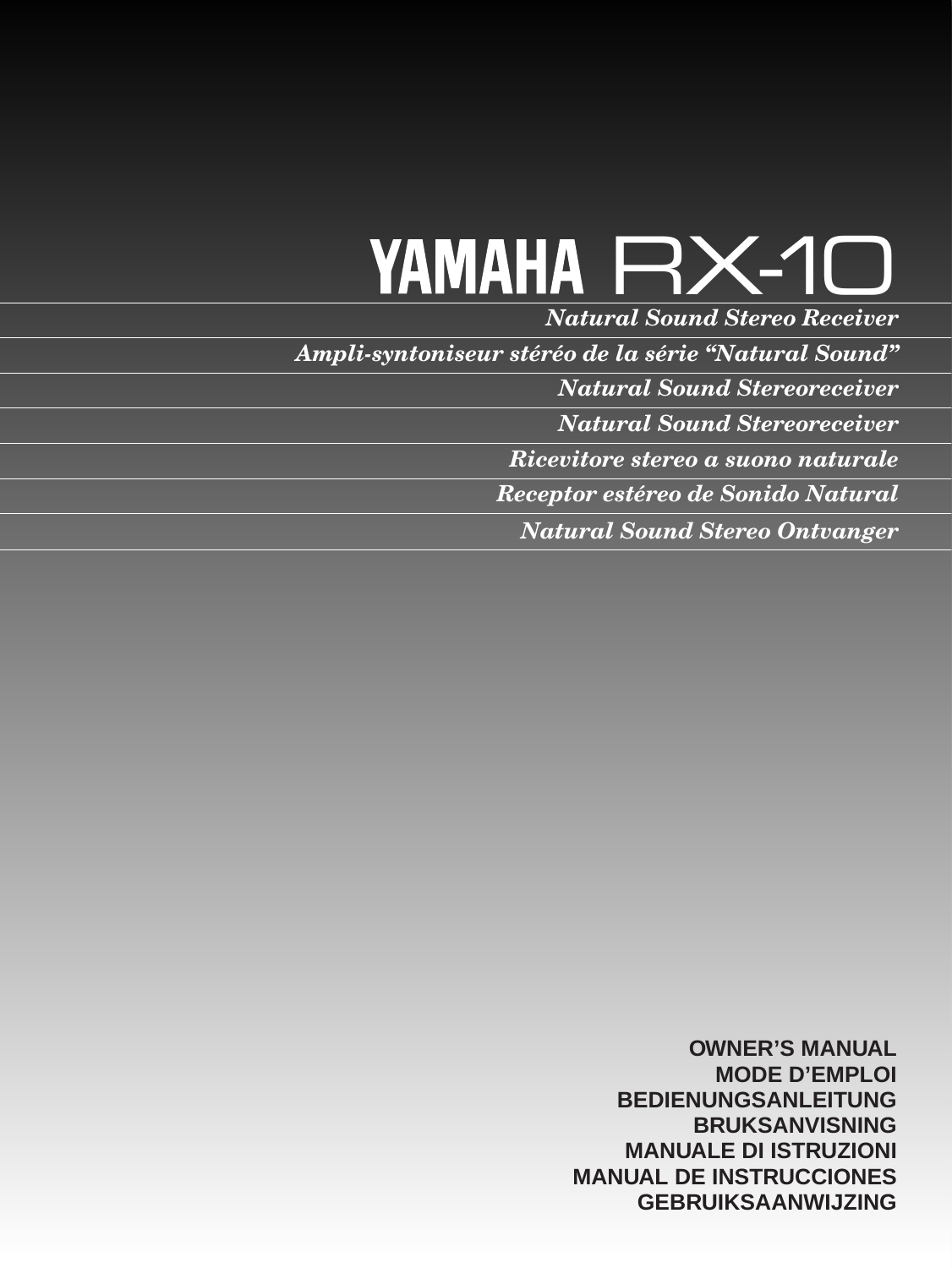- **SUPPLIED ACCESSORIES** After unpacking, check that the following parts are contained.
- ACCESSOIRES FOURNIS **•** Après le déballage, vérifier que les pièces suivantes sont incluses.
- **MITGELIEFERTES ZUBEHOR** Nach dem Auspacken überprüfen, ob die folgenden Teile vorhanden sind.
- **MEDFOLJANDE TILLBEHOR** Kontrollera efter det apparaten packats upp att följande delar finns med.
- **ACCESSORI IN DOTAZIONE** Verificare che tutte le parti seguenti siano contenute nell'imballaggio dell'apparecchio.
- **ACCESORIOS INCLUIDOS** Desembale el aparato y verificar que los siguientes accesorios están en la caja.
- **BIJGELEVERDE ACCESSOIRES** Controleer na het uitpakken of de volgende onderdelen voorhanden zijn.



This product complies with the radio frequency interference requirements of the Council Directive 82/499/EEC and/or 87/308/EEC.

Cet appareil est conforme aux prescriptions de la directive communautaire 87/308/CEE.

Diese Geräte entsprechen der EG-Richtlinie 82/499/EWG und/oder 87/308/EWG.

Dette apparat overholder det gaeldende EF-direktiv vedrørende radiostøj.

Questo apparecchio è conforme al D.M.13 aprile 1989 (Direttiva CEE/87/308) sulla soppressione dei radiodisturbi. Este producto está de acuerdo con los requisitos sobre interferencias de radio frecuencia fijados por el Consejo Directivo 87/308 CEE.

Dit product voldoet aan de EEG normen betreffende radio-frekwentie storingen 82/499/EEG en/of 87/308/EEG.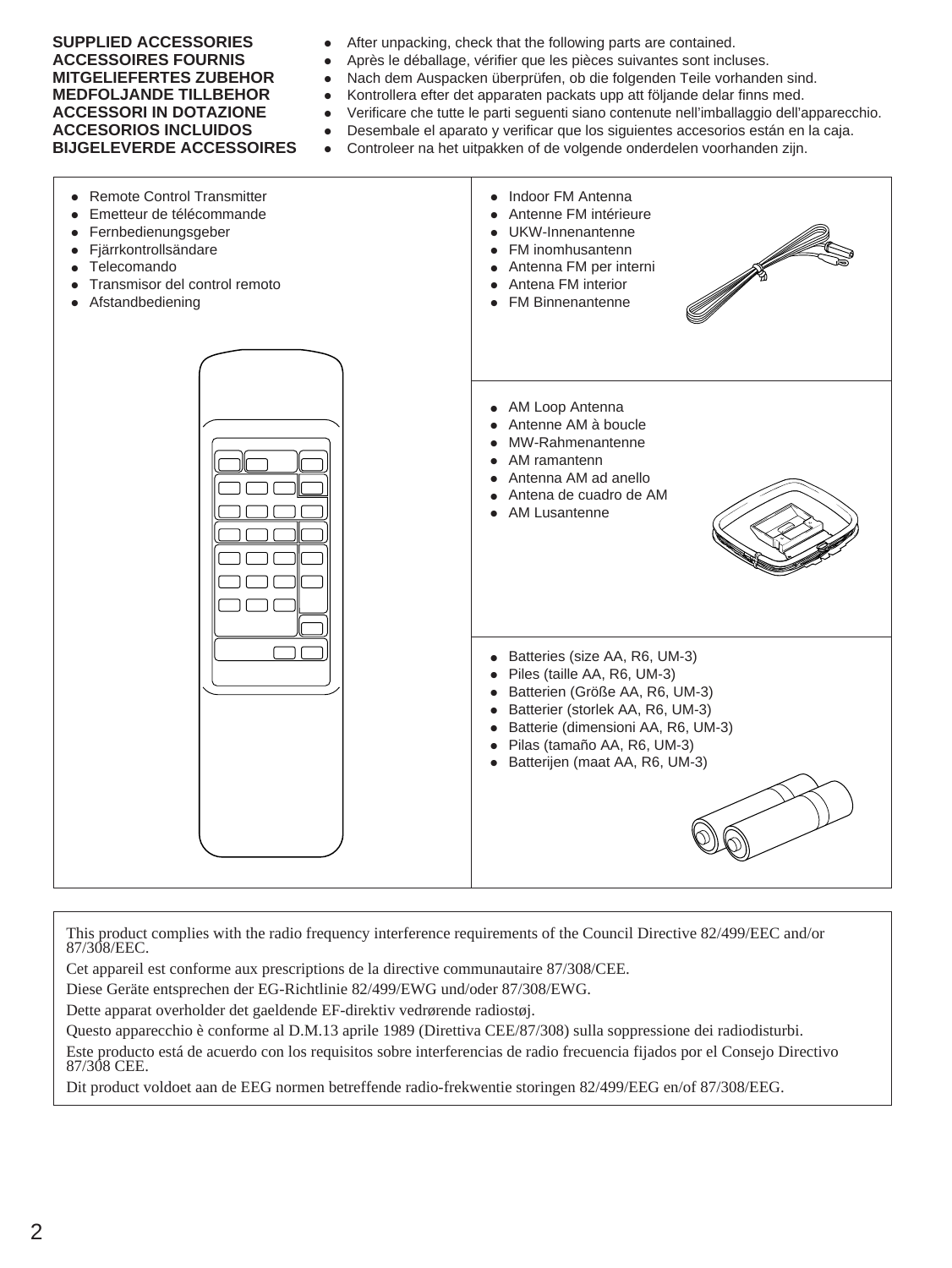# **FEATURES**

- **50W + 50W (8**Ω**) RMS Output Power, 0.03% THD, 20 – 20,000 Hz**
- **High Dynamic Power, Low Impedance Drive Capability**
- **Continuously Variable Loudness Control**
- **40-Station Random Preset Tuning**
- **Automatic Preset Tuning**
- **Preset Station Shifting Capability (Preset Editing)**
- **IF Count Direct PLL Synthesizer Tuning System**
- **Pure Direct Switch to Reproduce the Purest Source Sound**
- **Remote Control Capability**
- **<U.K. and Europe models only>**
- **Multi-Functions for RDS Broadcast Reception**

# **CONTENTS**

| (U.K. and Europe models only) 15 |
|----------------------------------|
|                                  |
| Notes about the Remote Control   |
|                                  |
|                                  |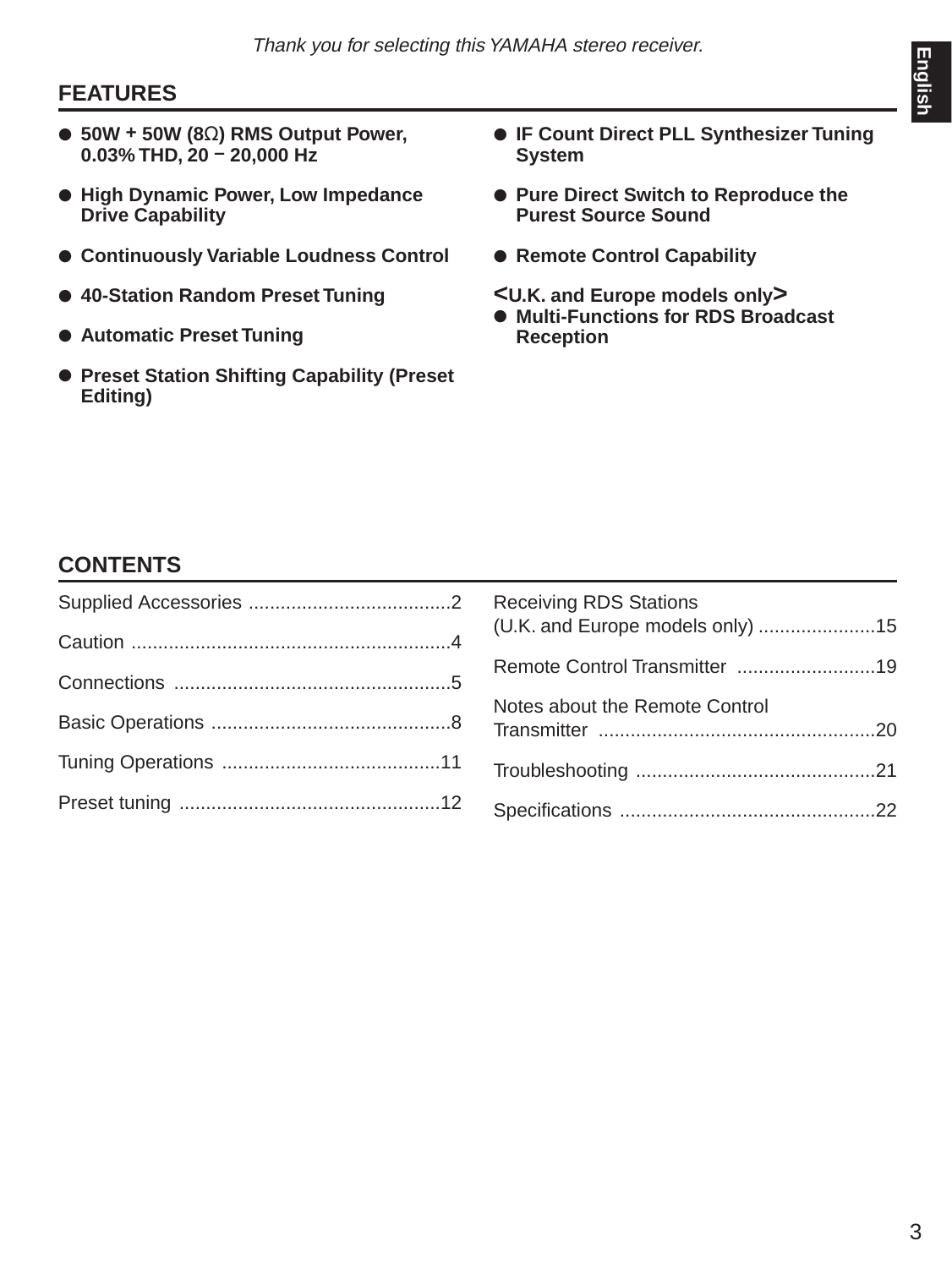# **CAUTION: READ THIS BEFORE OPERATING YOUR UNIT.**

- **1.** To assure the finest performance, please read this manual carefully. Keep it in a safe place for future reference.
- **2.** Install this unit in a cool, dry, clean place away from windows, heat sources, sources of excessive vibration, dust, moisture and cold. Avoid sources of humming (transformers, motors). To prevent fire or electrical shock, do not expose the unit to rain or water.
- **3.** Never open the cabinet. If something drops into the set, contact your dealer.
- **4.** Do not use force on switches, controls or connection wires. When moving the unit, first disconnect the power plug and the wires connected to other equipment. Never pull the wires themselves.
- **5.** The openings on the cabinet assure proper ventilation of the unit. If these openings are obstructed, the temperature inside the cabinet will rise rapidly. It may not only damage the unit, but also cause fire. Therefore, avoid placing objects against these openings, and install the unit where the flow of air through the ventilation openings could not be impeded, allowing a space of at least 10 cm above the top panel of the unit.
- **6.** Always set the VOLUME control to "0" before starting the audio source play. Increase the volume gradually to an appropriate level after playback has been started.
- **7.** Do not attempt to clean the unit with chemical solvents; this might damage the finish. Use a clean, dry cloth.
- **8.** Be sure to read the "TROUBLESHOOTING" section regarding common operating errors before concluding that the unit is faulty.
- **9.** When not planning to use this unit for long periods of time (ie., vacation, etc.), disconnect the AC power plug from the wall outlet.
- **10.** To prevent lightning damage, disconnect the AC power plug and disconnect the antenna cable when there is an electrical storm.
- **11.** Grounding or polarization Precautions should be taken so that the grounding or polarization of an appliance is not defeated.
- **12.** AC outlet

Do not connect audio equipment to the AC outlet on the rear panel if that equipment requires more power than the outlet is rated to provide.

### **13. Voltage Selector (General Model only)**

**The voltage selector on the rear panel of this unit must be set for your local main voltage BEFORE plugging into the AC main supply.**

**Voltages are 110/120/220/240V AC, 50/60 Hz.**

### **IMPORTANT**

Please record the serial number of this unit in the space below. Serial No.:

The serial number is located on the rear of the unit. Retain this Owner's Manual in a safe place for future reference.

### **WARNING**

TO REDUCE THE RISK OF FIRE OR ELECTRIC SHOCK, DO NOT EXPOSE THIS unit TO RAIN OR MOISTURE.

The apparatus is not disconnected from the AC power source as long as it is connected to the wall outlet, even if the apparatus itself is turned off.

### **For U.K. customers**

If the socket outlets in the home are not suitable for the plug supplied with this appliance, it should be cut off and an appropriate 3 pin plug fitted. For details, refer to the instructions described below. **Note:** The plug severed from the mains lead must be

destroyed, as a plug with bared flexible cord is hazardous if engaged in a live socket outlet.

# **SPECIAL INSTRUCTIONS FOR U.K. MODEL**

### **IMPORTANT:**

The wire in the mains lead are coloured in accordance with the following code:

Blue: NEUTRAL Brown: LIVE

The colours of the wires in the mains lead of this apparatus may not correspond with the coloured markings identifying the terminals in your plug. Proceed as follows: the wire which is coloured BLUE must be connected to the terminal which is marked with the letter N or coloured BLACK. The wire which is coloured BROWN must be connected to the terminal which is marked with the letter L or coloured RED. Making sure that neither core is connected to the earth terminal of the three pin plug.

### **FREQUENCY STEP switch (General Model only)**

Because the interstation frequency spacing differs in different areas, set the FREQUENCY STEP switch (located at the rear) according to the frequency spacing in your area. Before setting this switch, disconnect the AC power plug of this unit from the AC outlet.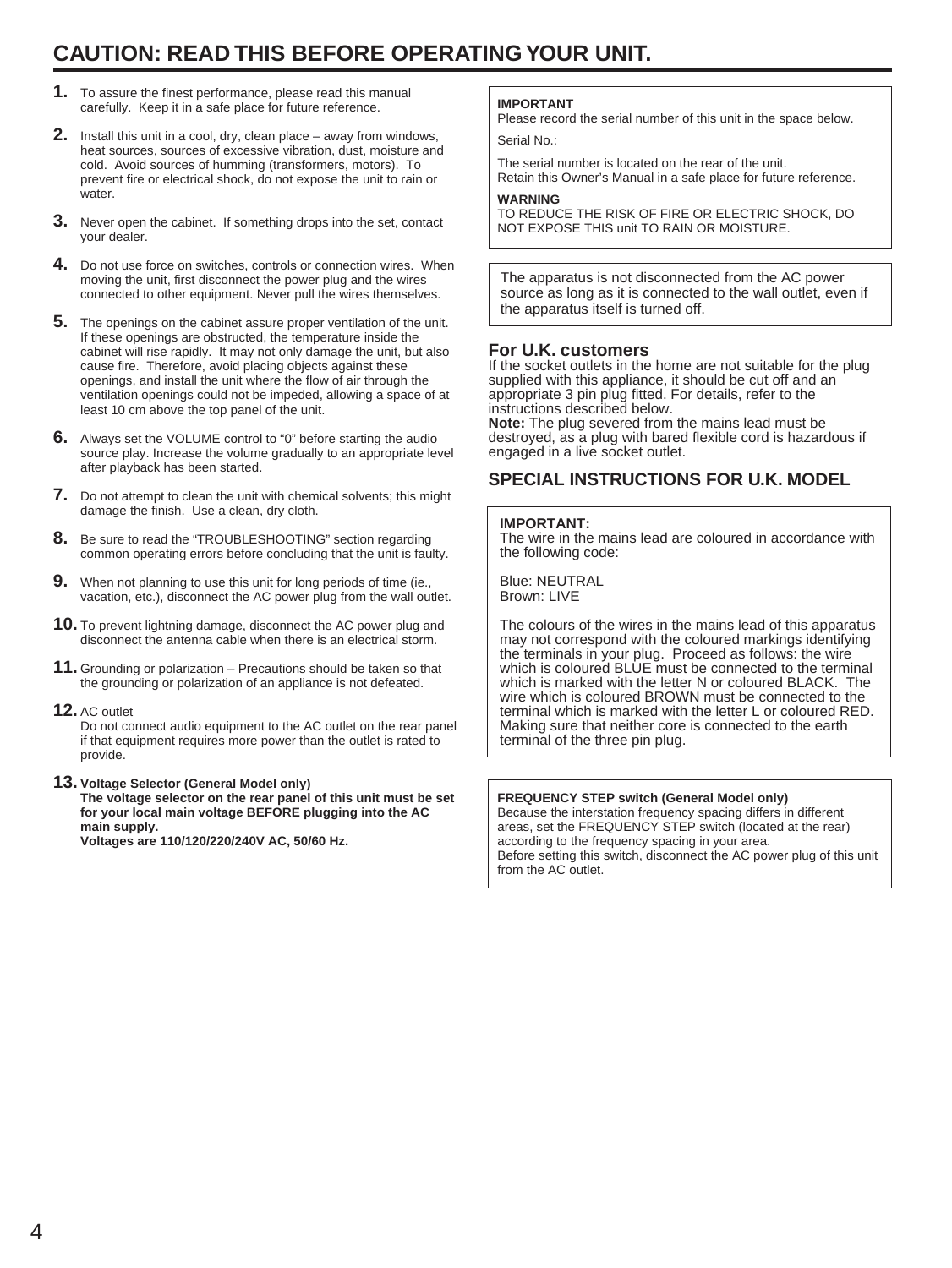# **ANTENNA CONNECTIONS**

- Each antenna should be connected to the designated terminals correctly, referring to the following figure.
- Both AM and FM indoor antennas are included with this unit. In general, these antennas will probably provide sufficient signal strength. Nevertheless, a properly installed outdoor antenna will give clearer reception than an indoor one. If you experience poor reception quality, an outdoor antenna may result in improvement.



### **GND terminal**

For maximum safety and minimum interference, connect the **GND** terminal to a good earth ground. A good earth ground is a metal stake driven into moist earth.

### **Notes**

● When connecting the indoor FM antenna, insert its connector into the FM ANT terminal firmly. ● If you need an outdoor



FM antenna to improve FM reception quality, either 300-ohm feeder or coaxial cable may be used. In locations troubled by electrical interference, coaxial cable is preferable.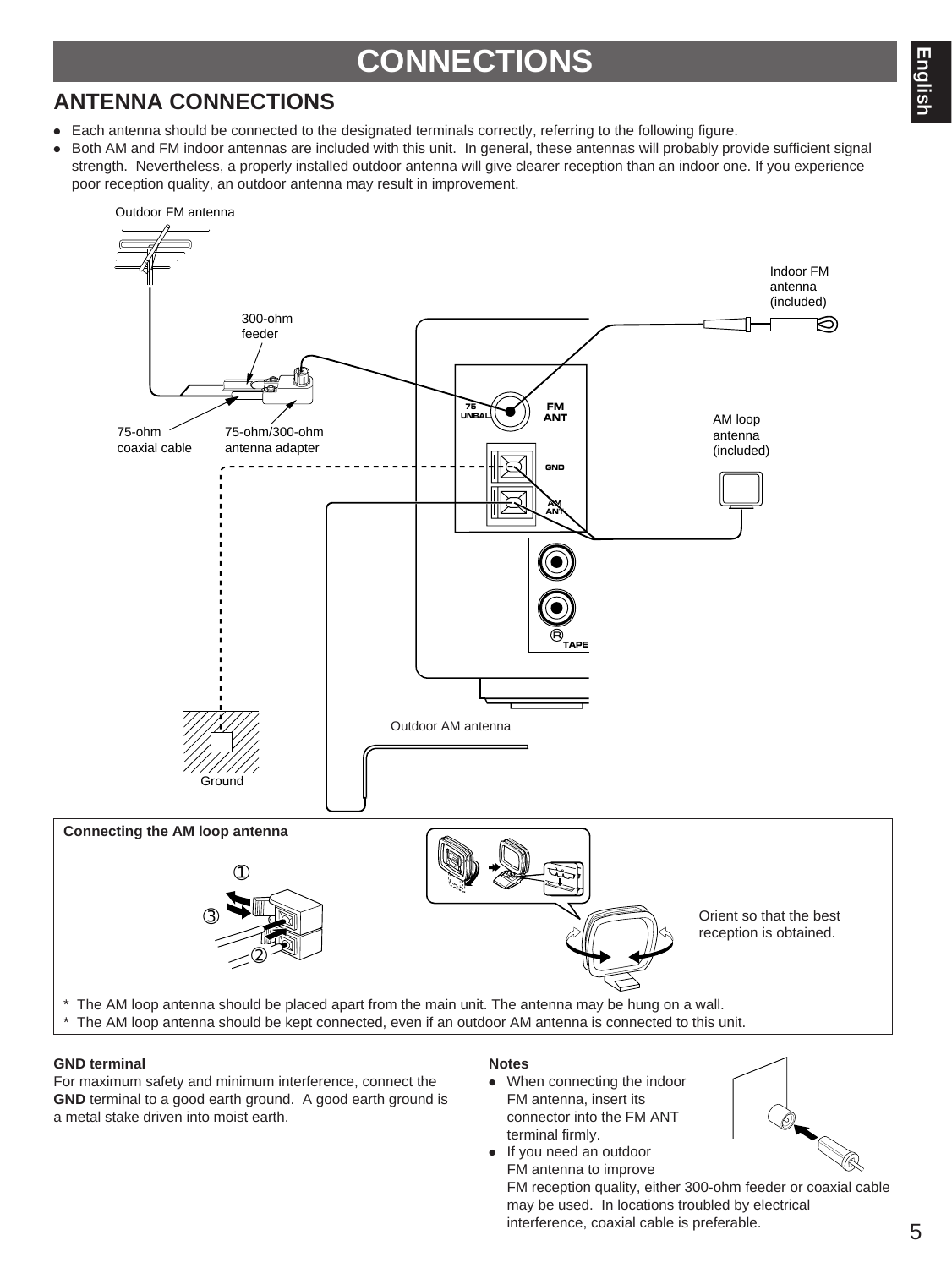Before attempting to make any connections to or from this unit, be sure to first switch OFF the power to this unit and to any other components to which connections are being made.

# **AUDIO CONNECTIONS**

When making connections between this unit and other components, be sure all connections are made correctly, that is to say **L** (left) to **L**, **R** (right) to **R**, "+" to "+" and "–" to "–". Also, refer to the owner's manual for each component to be connected to this unit. \* For a system connection with YAMAHA CDX-10 and KX-10 (or KX-W10), connections can be made easily by making sure to connect the output (or input) terminals of each component to the same-numbered terminals of this unit.



# **CONNECTING SPEAKERS**

Connect the **SPEAKERS** terminals to your speakers with wire of the proper gauge, cut to be as short as possible. If the connections are faulty, no sound will be heard from the speakers. Make sure that the polarity of the speaker wires is correct, that is, + and – markings are observed. If these wires are reversed, the sound will be unnatural and will lack bass. **Do not let the bare speaker wires touch each other and do not let them touch the metal parts of this unit as this could damage this unit and/or speakers.**

- One or two speaker systems can be connected to this unit. If you connect only one speaker system, connect it to either the **SPEAKERS A** or **B** terminals.
- Use speakers with the specified impedance shown on the rear of this unit.

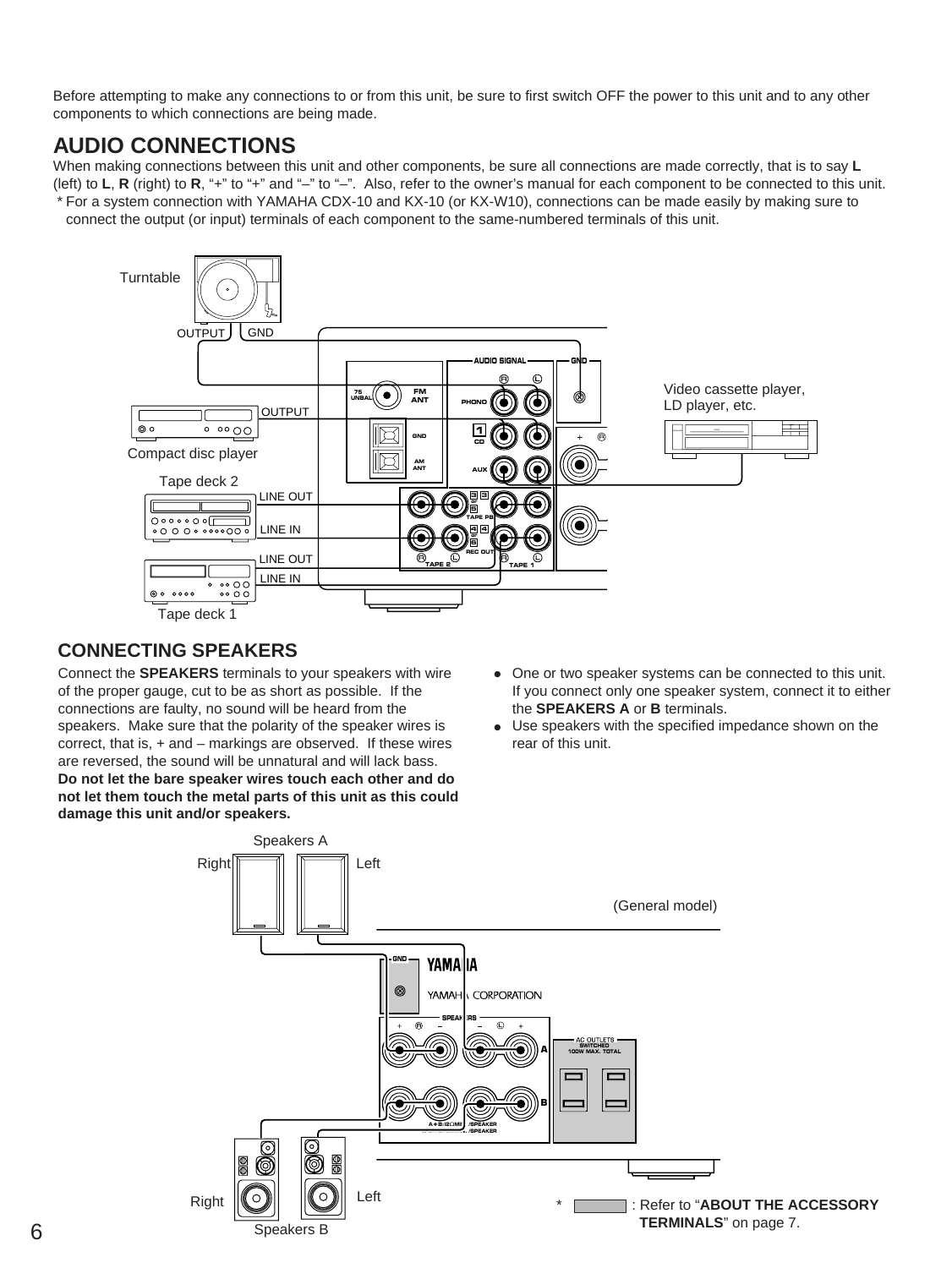# English 7**English**

### **How to Connect:**

Red: positive (+) Black: negative (–)



➀Unscrew the knob. ➁Insert the bare wire. [Remove approx. 5mm (1/4") insulation from the speaker wires.] ➂Tighten the knob and secure the wire.

### **<General model only>**

Banana Plug connections are also possible. Simply insert the Banana Plug connector into the corresponding terminal.



# **ABOUT THE ACCESSORY TERMINALS**

### **AC OUTLET(S) (SWITCHED)**

(Europe and General models)...........2 SWITCHED OUTLETS (U.K. model) ........................................1 SWITCHED OUTLET Use these to connect the power cords from your components to this unit.

The power to the **SWITCHED** outlets is controlled by this unit's **POWER** switch or the provided remote control transmitter's **POWER** key. These outlets will supply power to any component whenever this unit is turned on. The maximum power (total power consumption of components) that can be connected to the **SWITCHED AC OUTLET(S)** is 100 watts.

### **GND terminal (For turntable use)**

Connecting the ground wire of the turntable to this terminal will normally minimize hum, but in some cases better results may be obtained with the ground wire disconnected.

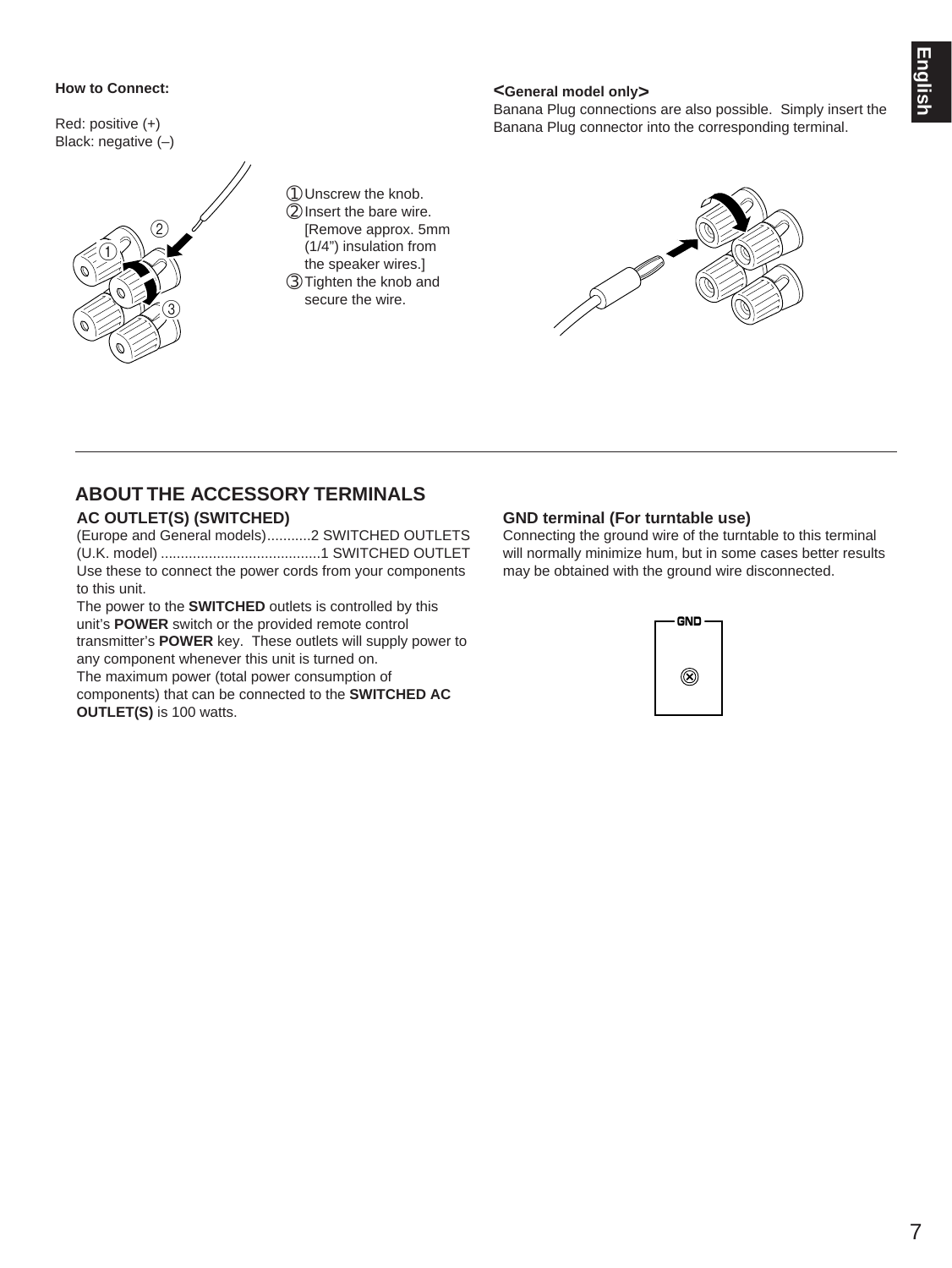# **BASIC OPERATIONS**

# **<U.K. and Europe models> <General model>**



# **To play a source**





- **4** Select the speakers to be used. **SPEAKERS ON OFF A**
- \* If you use two speaker systems, press both the A and B switches.

**B**  $\bigcap$ 

**5** Play the source. (For detailed information on the tuning operations, refer to the page 11.)



# **Note**

When listening to a source sound, make sure that "TAPE MONITOR 2" is not illuminated on the display. If it is illuminated, press the **TAPE 2 MONITOR** button to turn it off.

# **To turn off the power**

Press the **POWER** switch again.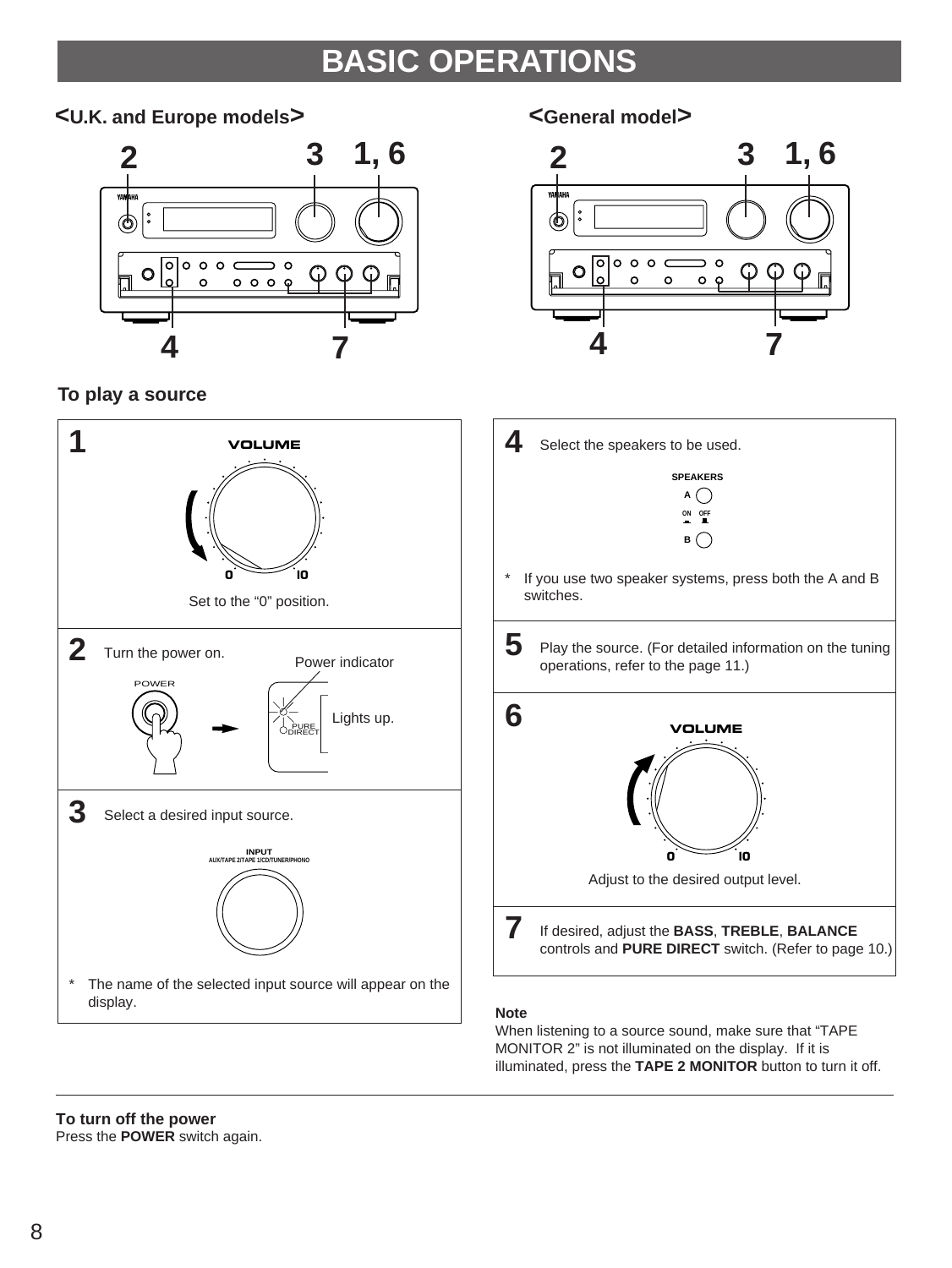# **<U.K. and Europe models> <General model>**







# **To record a source to tape (or dub from tape to tape)**

\* It is recommended to use the tape deck 2 as a recording tapedeck.



# **When you listen with headphones**

Connect the headphones to the **PHONES** jack. When listening with headphones privately, set both the **SPEAKERS A** and **B** switches to the **OFF** position.

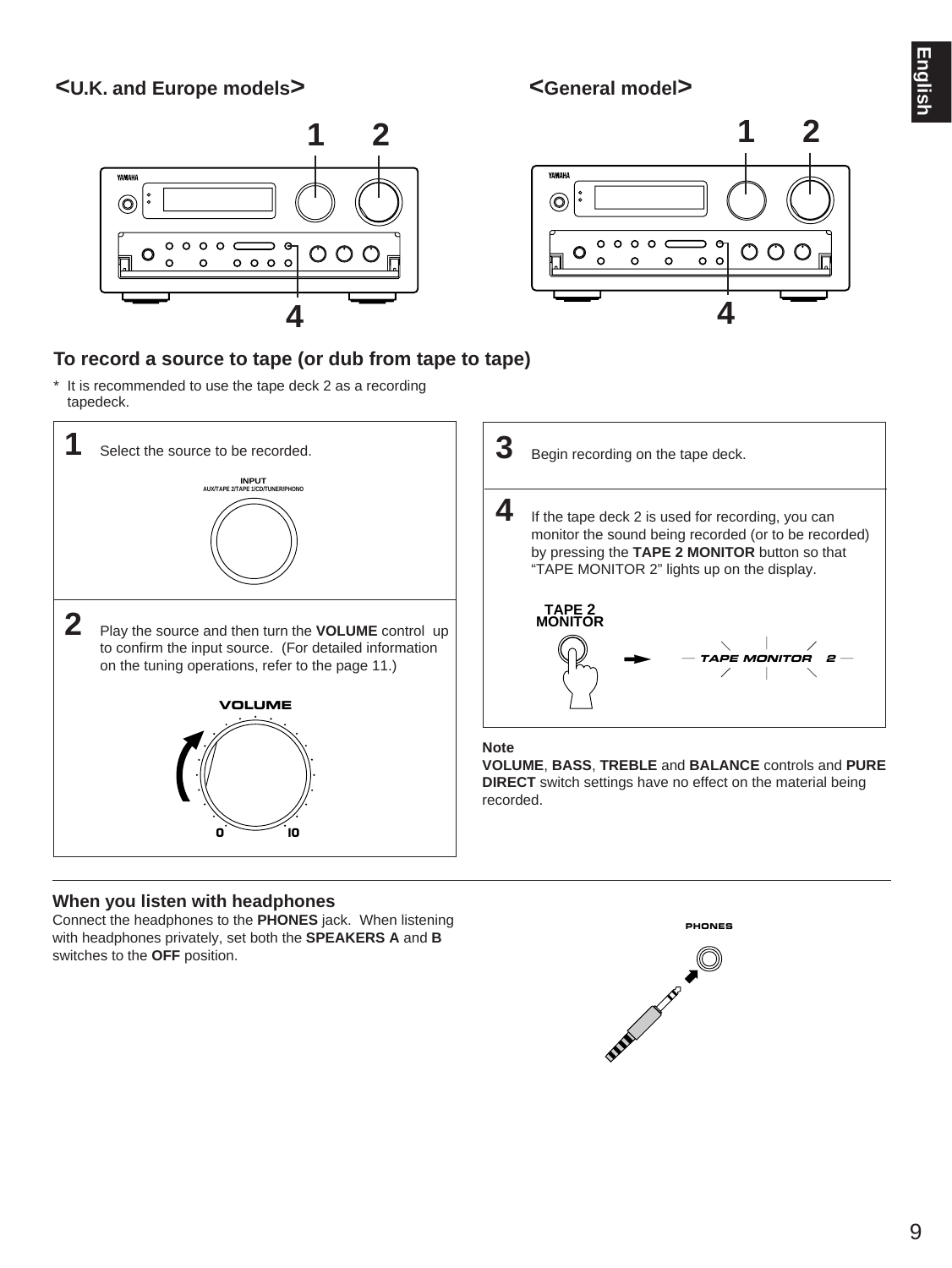# Adjusting the BALANCE control **Selecting the SPEAKER system**

Adjust the balance of the output volume to the left and right speakers to compensate for sound imbalance caused from speaker location or listening room conditions.

# **BALANCE**



# **Adjusting the BASS and TREBLE controls**



- **BASS** : Turn this clockwise to increase (or counterclockwise to decrease) the low frequency response.
- **TREBLE** : Turn this clockwise to increase (or counterclockwise to decrease) the high frequency response.

# **Open/close the control door**

To open the door To close the door To close the door



Because one or two speaker systems can be connected to this unit, the **SPEAKERS** switches allow you to select speaker system **A** or **B**, or both at once.



# **Using PURE DIRECT switch**

You can enjoy the purest possible sound from your audio sources by pressing this switch so that the **PURE DIRECT** indicator lights up. By doing so, the audio signal bypasses the **BASS**, **TREBLE** and **BALANCE** controls, eliminating any alterations to the audio signal.





When it is not necessary to operate controls inside the control door, close the door.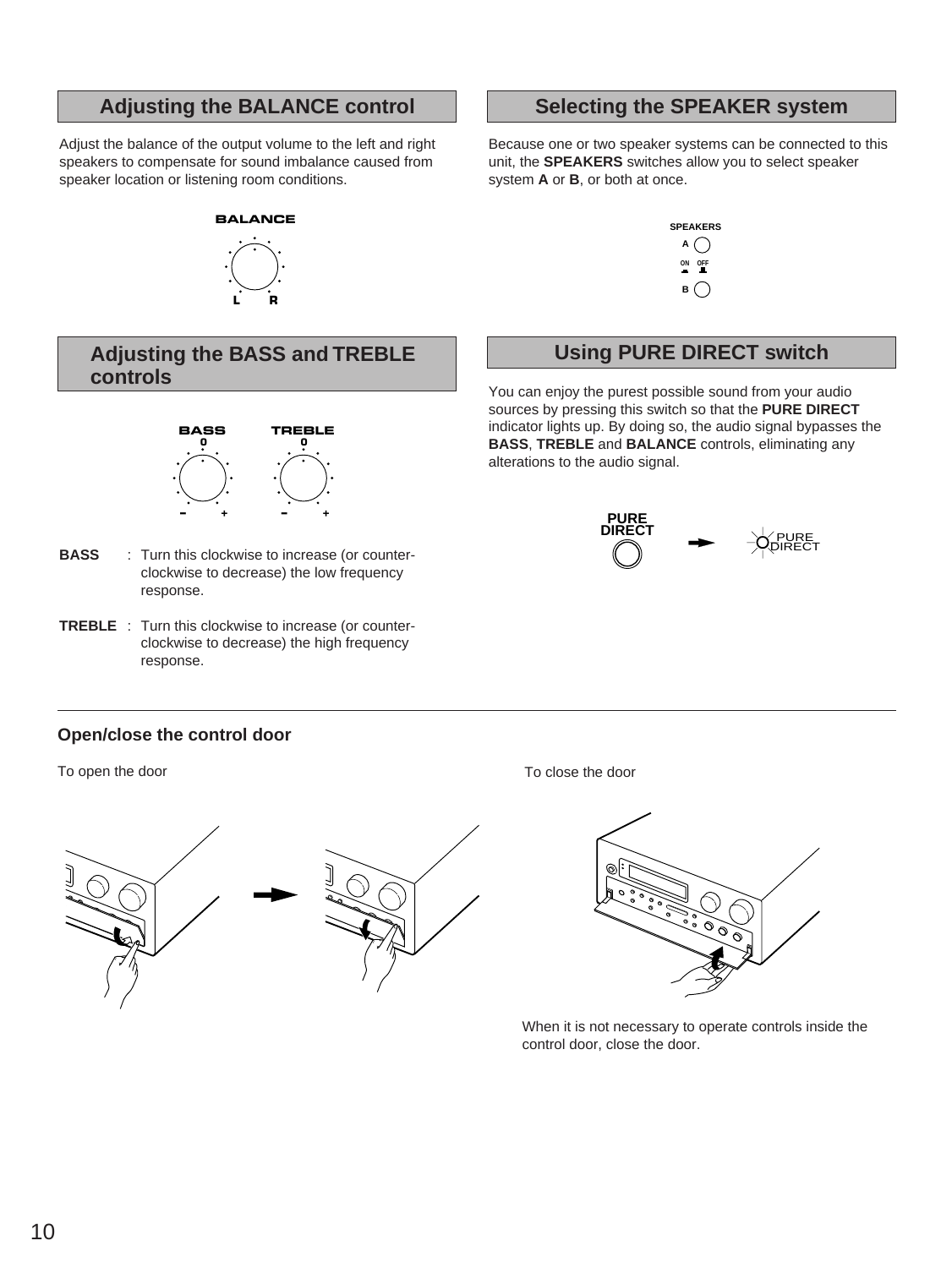# **TUNING OPERATIONS**

Normally, if station signals are strong and there is no interference, quick automatic-search tuning (AUTOMATIC TUNING) is possible. However, if signals of the station you want to select are weak, you must tune to it manually (MANUAL TUNING).

# **<U.K. and Europe models> <General model>**



# **AUTOMATIC TUNING MANUAL TUNING**



If the tuning search does not stop at the desired station (because the signals of the station are weak), change to the MANUAL TUNING method.





### **Note**

If you tune to an FM station manually, it is received in monaural mode automatically to increase the signal quality.

- **Display information Displays** the band and frequency of the received station. \* **<U.K. and Europe models only>** If an RDS station is received, the frequency is then
	- replaced by the station name. (However, if the PS data cannot be received within 5 seconds, "NO PS" flashes, and then it returns to the frequency display.) Refer to page 16 for details.
	- ➁ Lights up when an FM stereo broadcast is received in stereo.
	- ➂ Indicates the signal level of the received station.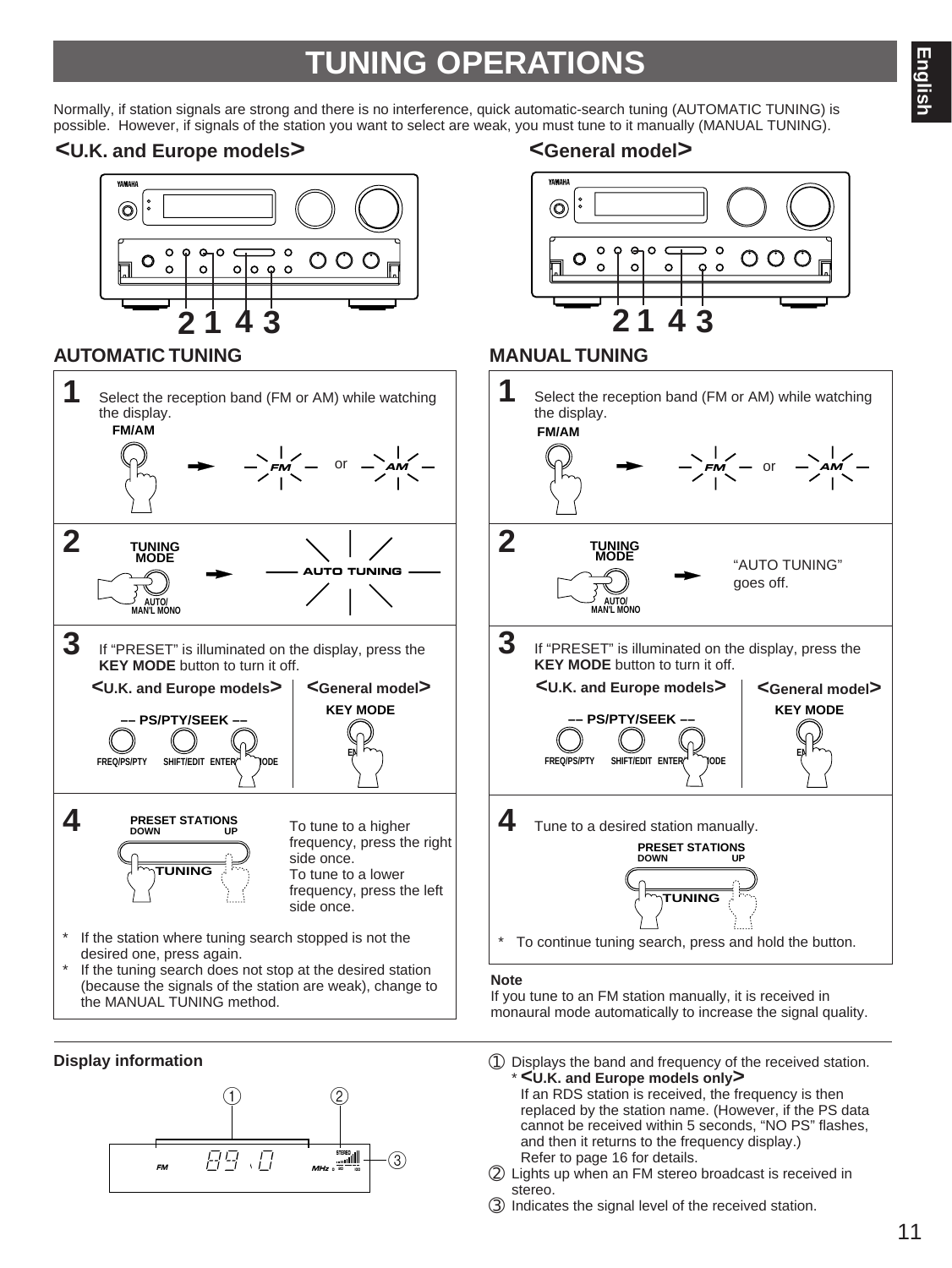# **PRESET TUNING**

# **MANUAL PRESET TUNING**

This unit can store station frequencies selected by tuning operation. With this function, you can recall any desired station by only selecting the preset station number where it is stored. Up to 40 stations (8 stations x 5 pages) can be stored.







# **To store stations To recall a preset station**



### **Notes**

- A new setting can be programmed in place of the former one.
- For presets, the setting of the reception mode (stereo or monaural) is stored along with the station frequency.

### **Memory back-up**

The memory back-up circuit prevents the programmed data from being lost even if the **POWER** switch is set off or the power plug is disconnected from the AC outlet or the power is cut due to temporary power failure. If, however, the power is cut for more than one week, the memory may be erased. If so, it can be re-programmed by simply following the PRESET TUNING steps.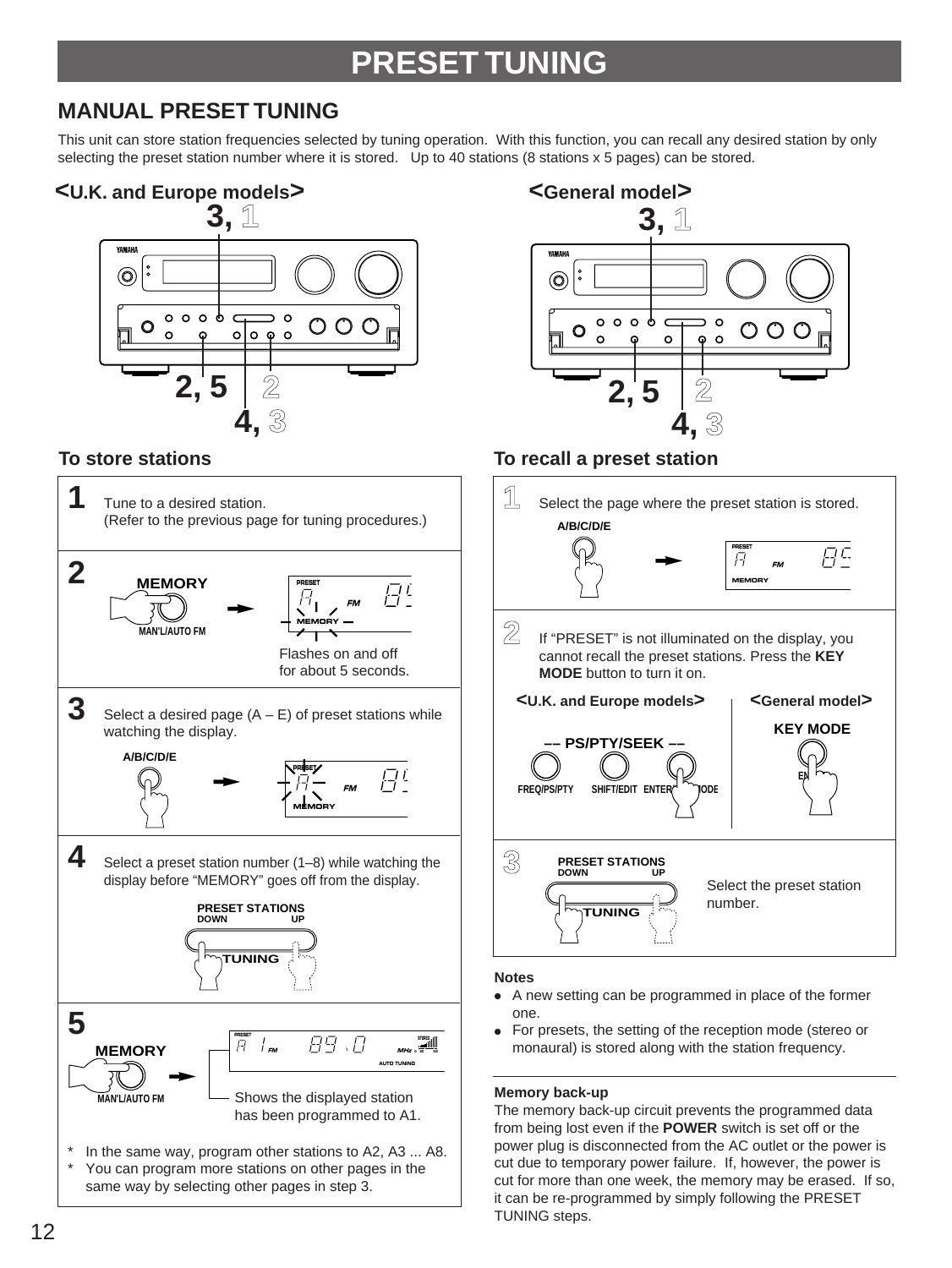# **AUTOMATIC PRESET TUNING**

You can also make use of an automatic preset tuning function for FM stations only. By this function, this unit performs automatic tuning and stores FM stations with strong signals sequentially. Up to 40 stations are stored automatically in the same way as in the manual preset tuning method on page 12.

### **<U.K. and Europe models only>**

Only RDS stations can be stored by this function.

# **<U.K. and Europe models> <General model>**



# **To store stations**



### **If you want to store the first station received by the automatic preset tuning to a desired preset station number.**

If, for example, you want to store the received first station to C5, select "C5" by using the **A/B/C/D/E** button and the **PRESET STATIONS** button soon after the display begins flashing on/off in step 2. By pressing **ENTER** button, the automatic preset tuning begins. The received first station is stored to C5, and next stations to C6, C7 ... sequentially. If stations are stored up to E8, the automatic preset tuning is finished automatically.

**YAMAHA**  $\circledcirc$  $\circ$   $\circ$  $\mathbf{p}$  $\circ$  c  $\Omega$  $\bigcirc$  $\bigcap$  $\circ$  $\Omega$  $\Omega$  $\circ$  $\Omega$ 

### **When the automatic preset tuning is finished**

The display shows the frequency of the last preset station. Check the contents and the number of preset stations by following the procedure of the section "To recall a preset station" on page 12.

### **To recall a preset station**

Simply follow the procedure of the section "To recall a preset station" on page 12.

- **<U.K. and Europe models only>**
- \* A recalled station is shown by the frequency or station name on the display.

### **Notes**

● You can replace a preset station by another FM or AM station manually by simply following the procedure of the section "To store stations" on page 12.

### **<General model only>**

- If the number of received stations is not enough to be stored up to E8, the search is finished automatically when it reaches the highest frequency after searching through all frequencies.
- With this function, only FM stations with sufficient signal strength are stored automatically. If the station you want to program is week in signal strength, tune to it in monaural manually and program it by following the procedure of the section "To store stations" on page 12.

### **<U.K. and Europe models only>**

- The automatic preset tuning search will be performed through all RDS network frequencies until stations are stored up to E8. If the number of received stations is not enough to be stored up to E8, the search is finished automatically after searching through all frequencies.
- With this function, only RDS stations with sufficient signal strength are stored automatically. If the station you want to program is weak in signal strength, tune to it in monaural manually and program it by following the procedure of the section "To store stations" on page 12.
	- \* There may be a case that this function cannot receive a station which could be received by the automatic tuning method. This is because this function receives a large volume of PI (Program Identification) data along with the station.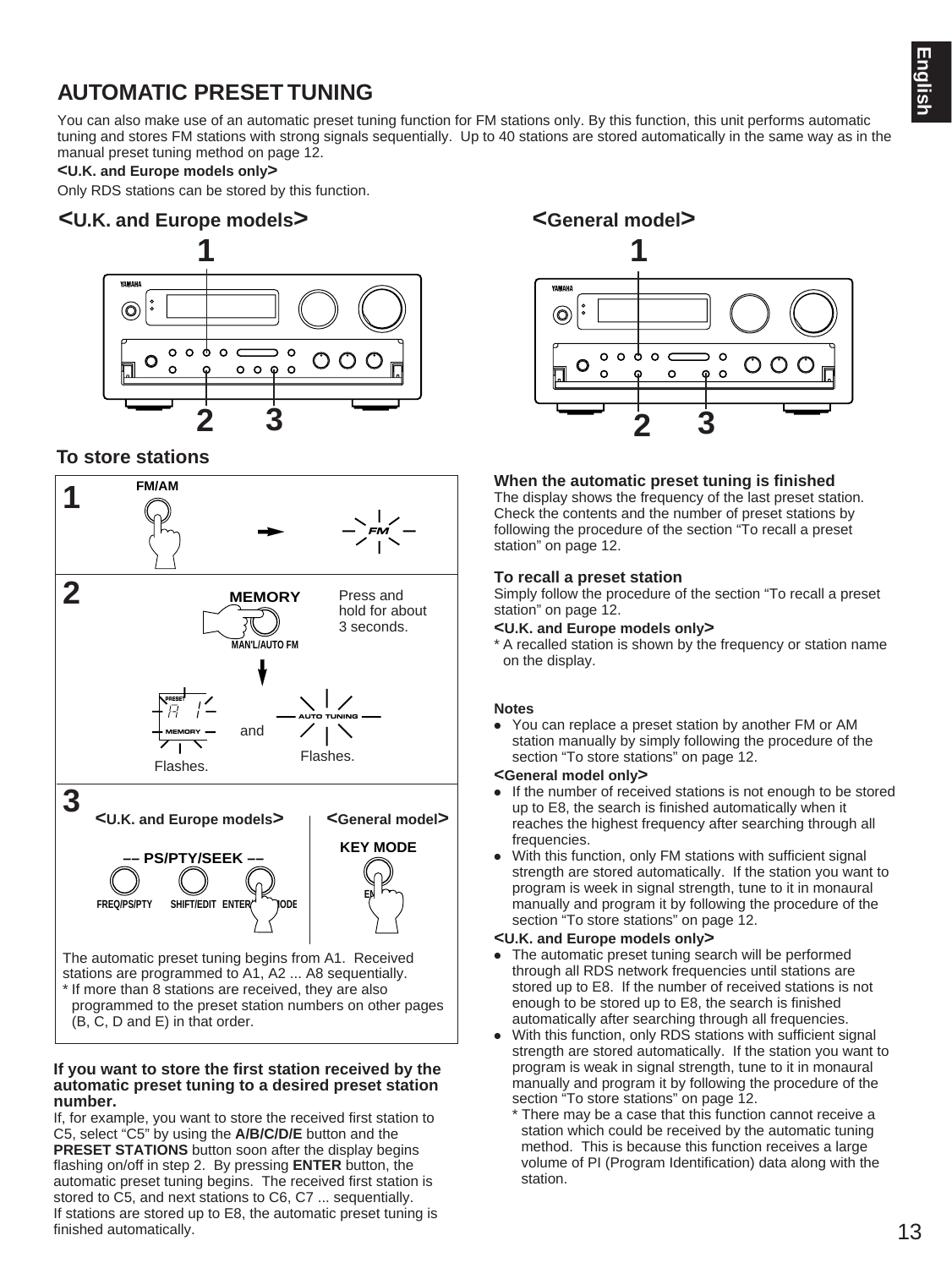# **EXCHANGING PRESET STATIONS**

You can exchange the places of two preset stations with each other as shown below.

# **<U.K. and Europe models> <General model>**



# **Example)**

If you want to shift the preset station on E1 to A5, and vice versa.





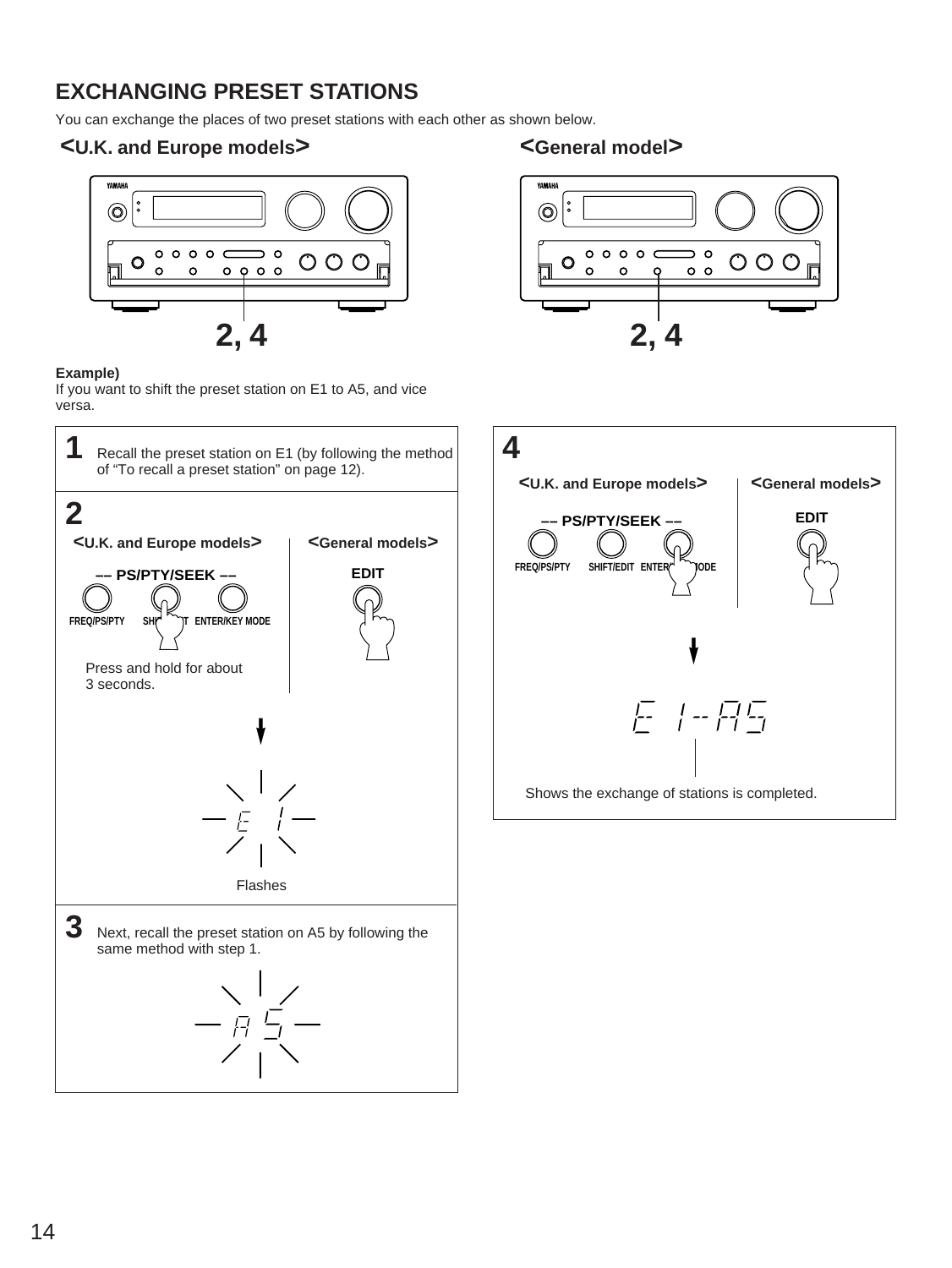# 15

# **RECEIVING RDS STATIONS <U.K. and Europe models only>**

**News:** Short accounts of facts, events and publicly expressed views, reportage and actuality. **Current affairs:** Topical program expanding or enlarging upon the news, generally in different presentation style or concept, including documentary debate, or analysis **Information:** Program whose purpose is to impart advice in the widest sense, including meteorological reports and forecasts, consumer affairs, medical help, etc. **Sport:** Program concerned with any aspect of sport. **Education:** which the formal element is fundamental. **Drama:** All radio plays and serials. **Culture:** national or regional culture, including religious affairs, philosophy, social science, language, theatre, etc. **Science:** Programs about the natural sciences and technology. **Varied:** Used for mainly speech-based programs usually of light-entertainment nature, not covered by above categories. Examples are: quizzes, panel games, personality interviews, comedy and satire. **Pop:** sales charts. **Rock:** and performed by young musicians. **M.O.R.:** duration (<5 min.) **Light classics:** vocal or choral works. **Serious classics:** including Grand Opera. **Other music: OTHER M** Musical styles not fitting into any of the above categories. Particularly used for specialist music, of which Jazz, Rhythm & Blues, Folk, Country, and Reggae are examples. **BBC R3 NEWS VARIED POP M ROCK M M.O.R. M LIGHT M**

### RDS (Radio Data System) is a data transmission system gradually being introduced by FM stations in many countries. Stations using this system transmit an inaudible stream of data in addition to the normal radio signal.

RDS data contains various information, such as AF (Alternative Frequencies for the same program station), PI (Program

Identification), PS (Program Service station name), PTY (Program Type name), etc.

RDS function is carried out among the network stations.

\* This unit utilizes PI, PS and PTY to receive RDS broadcast stations.

# **Displaying RDS data**

This unit can be turned into the following two modes to display RDS data.

# **PS (Program Service station name) mode:**

Displays the name of the RDS station now being received instead of the frequency.

# **PTY (Program Type name) mode:**

Displays the program type of the RDS station now being received. There are 15 program types to classify RDS stations as follows.

**EDUCATE** Program intended primarily to educate, of CULTURE Programs concerned with any aspect of **AFFAIRS INFO SPORT DRAMA SCIENCE**

Commercial music, which would generally be considered to be of current popular appeal, often featuring in current or recent record

Contemporary modern music, usually written

(Middle of the Road Music). Common term to describe music considered to be "easylistening", as opposed to Pop, Rock or Classical. Music in this category is often but not always, vocal, and usually of short

> Classical Musical for general, rather than specialist appreciation. Examples of music in this category are instrumental music, and

CLASSICS Performances of major orchestral works, symphonies, chamber music etc., and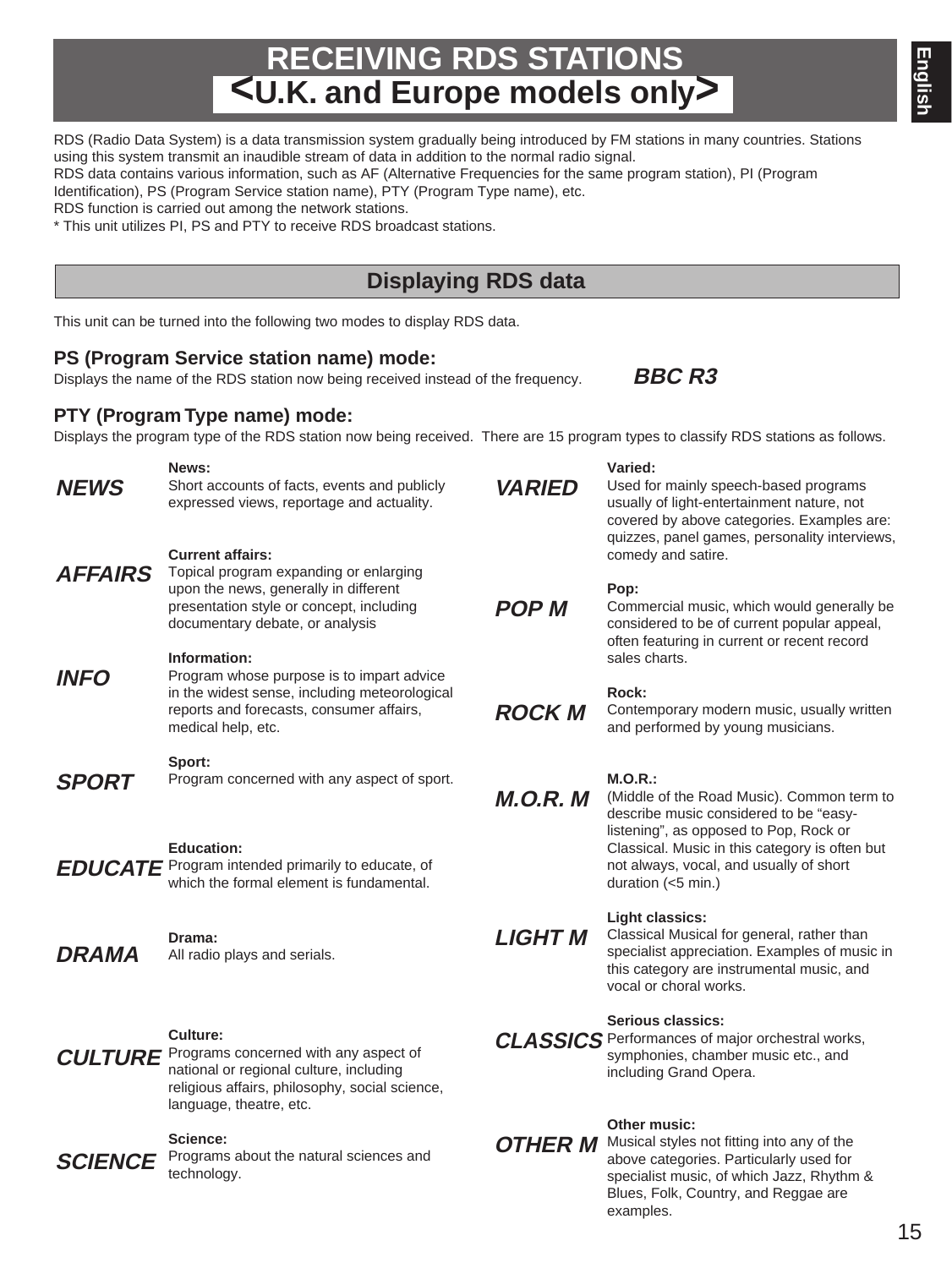# **To turn the unit into the PS mode or PTY mode**

Press the **FREQ/PS/PTY** button. Whenever pressed, the mode changes into the PS mode, PTY mode and returns to usual mode in turn.

\* When an RDS station is received, the display is automatically turned into the PS mode. Do not press the **FREQ/PS/PTY** button until the display is turned into the PS mode. If the button is pressed before the display mode is changed, it may occur that "NO PS" flashes on the display. This is because the unit has not received all of the RDS data on the station yet.



### **Note**

When PS or PTY data reception is not possible due to poor reception conditions, "NO PS" or "NO PTY" flashes on the display in each mode. In such a case, press the **TUNING MODE** button so that "AUTO TUNING" goes off from the display. Though the reception mode is changed to monaural by this operation, when you changes to the PS or PTY mode, PS or PTY data may be displayed.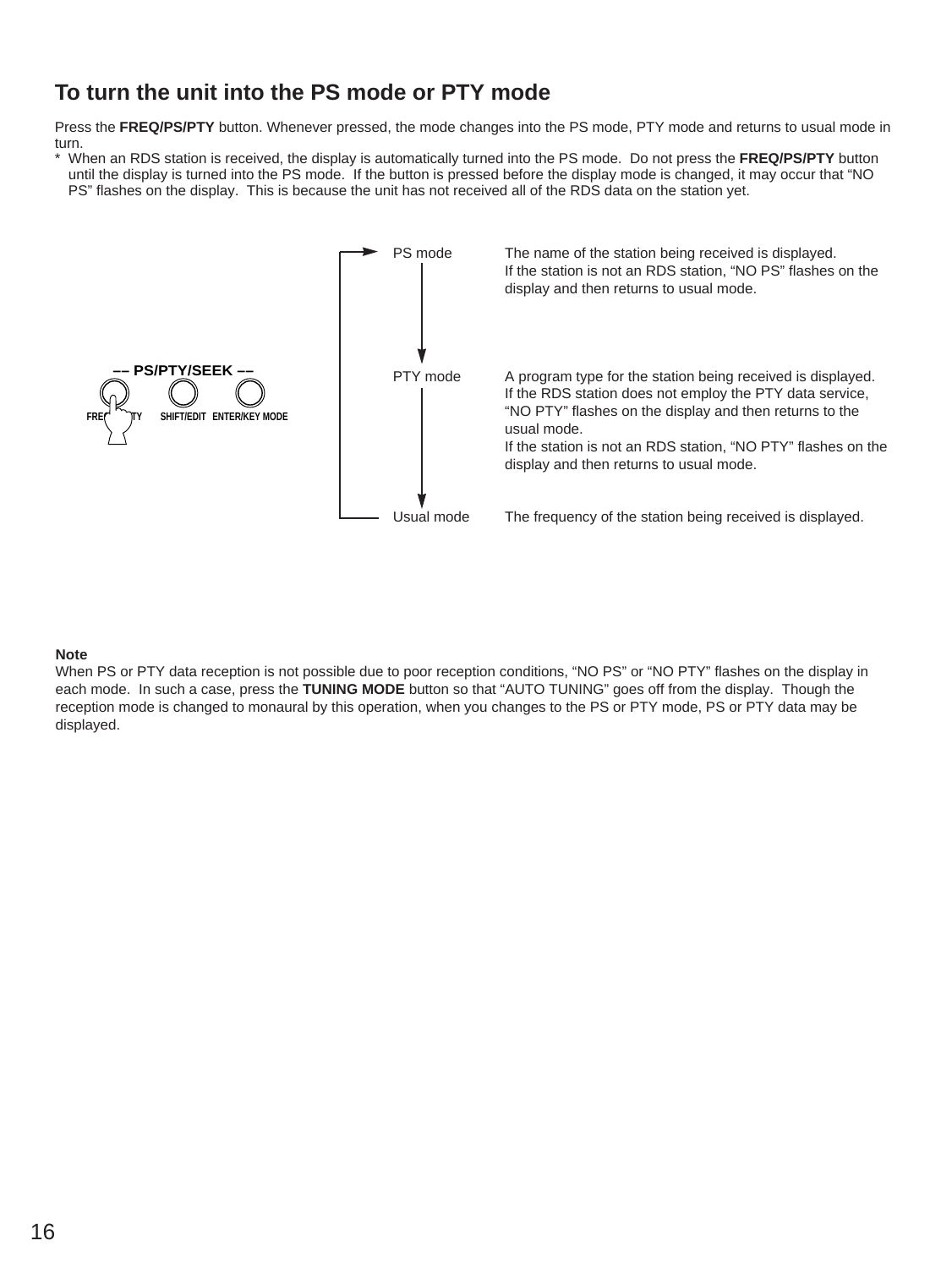# **Calling a preset RDS station by the station name (PS SEEK)**

You can call a desired RDS station stored in this unit by only inputting the name of the station in the PS mode. By this operation, this unit searches all preset stations for the station. You do not have to input a full name, even only the first letter can be used for calling. As many as 8 letters and/or numerals can be selected for inputting a name.

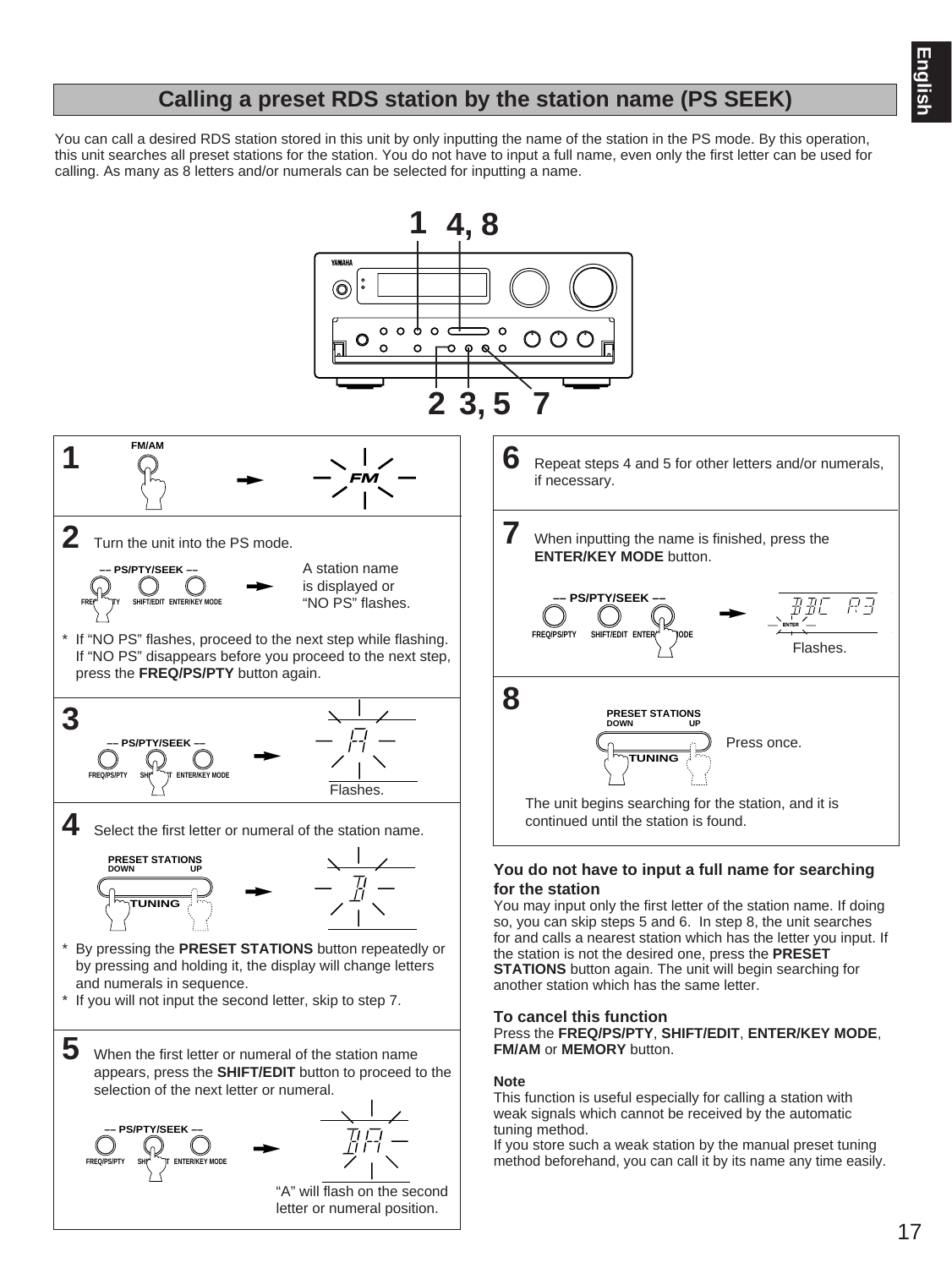# **Calling a preset RDS station by the program type (PTY SEEK)**

By designating a program type, the unit automatically searches all preset stations for RDS stations of that program type. \* There are 15 program types to classify RDS stations. For details, refer to page 15.

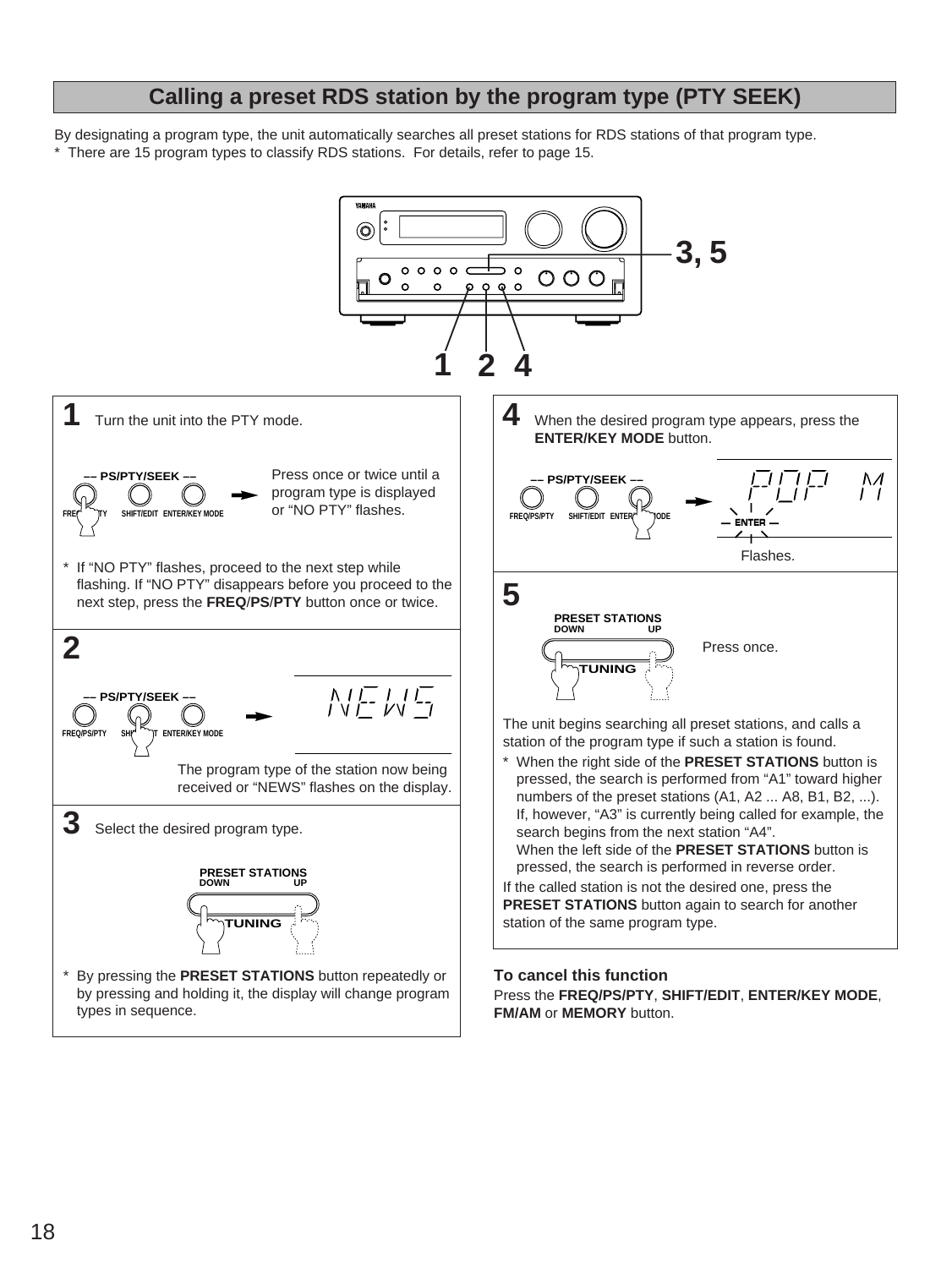# **REMOTE CONTROL TRANSMIT**

The remote control transmitter provided with this unit is designed to control all the most commonly used functions of the unit. If the CD player, turntable and tape deck connected to this unit are YAMAHA components designed for remote control compatibility, then this remote control transmitter will also control various functions of each component.

# **KEY FUNCTIONS**

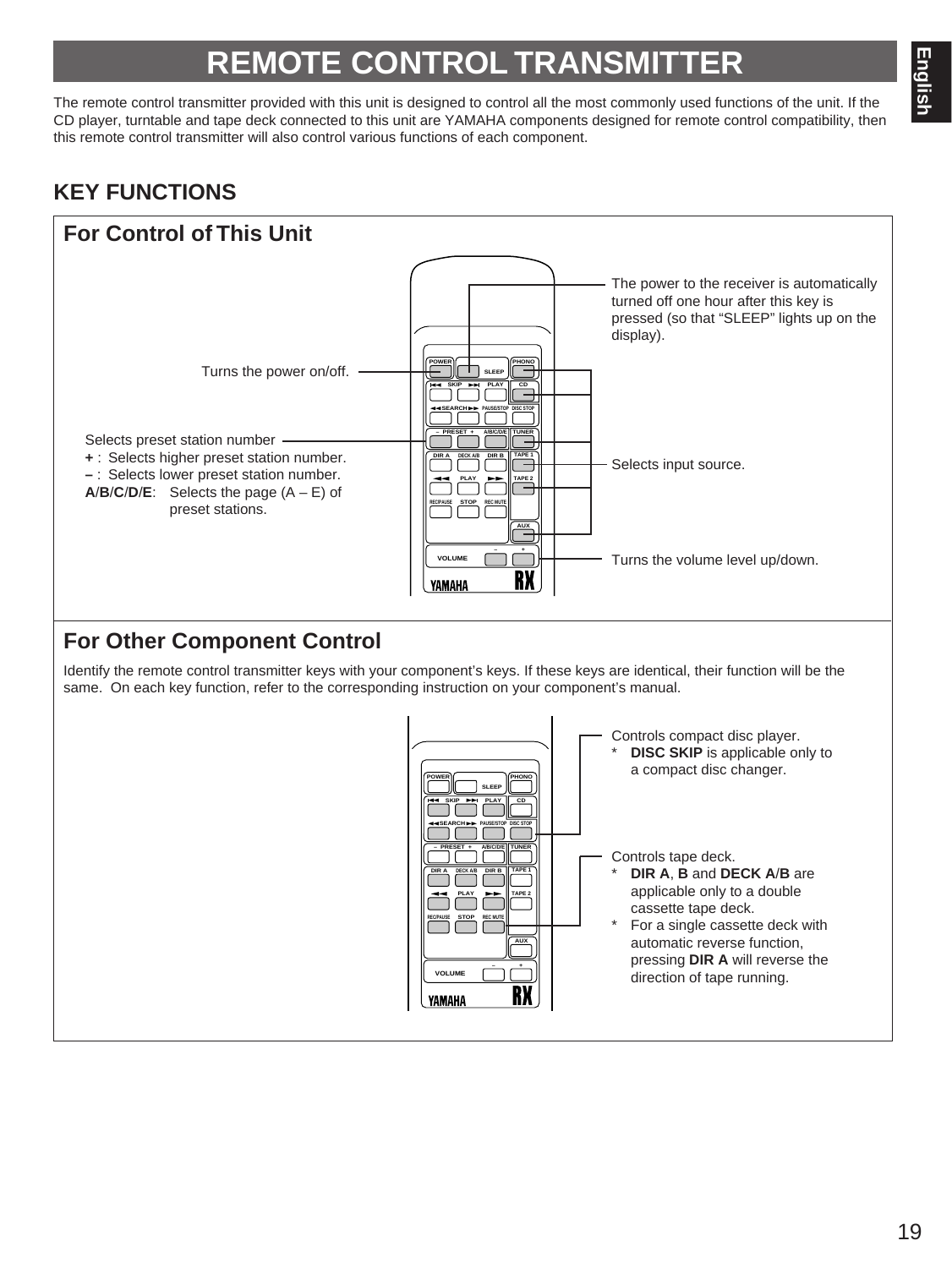# **Standby mode**

While the power is on, pressing the **POWER** key on the remote control transmitter switches the unit to the Standby mode. (In this mode, the indicator is half illuminated.)

### **Note**

**The POWER switch on the front panel of this unit should be turned off when left unused for a long period of time.**



# **NOTES ABOUT THE REMOTE CONTROL TRANSMITTER**

# **Battery installation**



### **Battery replacement**

If you find that the remote control transmitter must be used closer to the main unit, the batteries are weak. Replace both batteries with new ones.

### **Notes**

- Use only AA, R6, UM-3 batteries for replacement.
- Be sure the polarities are correct. (See the illustration inside the battery compartment.)
- Remove the batteries if the remote control transmitter will not be used for an extended period of time.
- If batteries leak, dispose of them immediately. Avoid touching the leaked material or letting it come in contact with clothing, etc. Clean the battery compartment thoroughly before installing new batteries.

# **Remote control transmitter operation range**



### **Notes**

- There should be no large obstacles between the remote control transmitter and the main unit.
- If the remote control sensor is directly illuminated by strong lighting (especially an inverter type of fluorescent lamp etc.), it might cause the remote control transmitter not to work correctly. In this case, reposition the main unit to avoid direct lighting.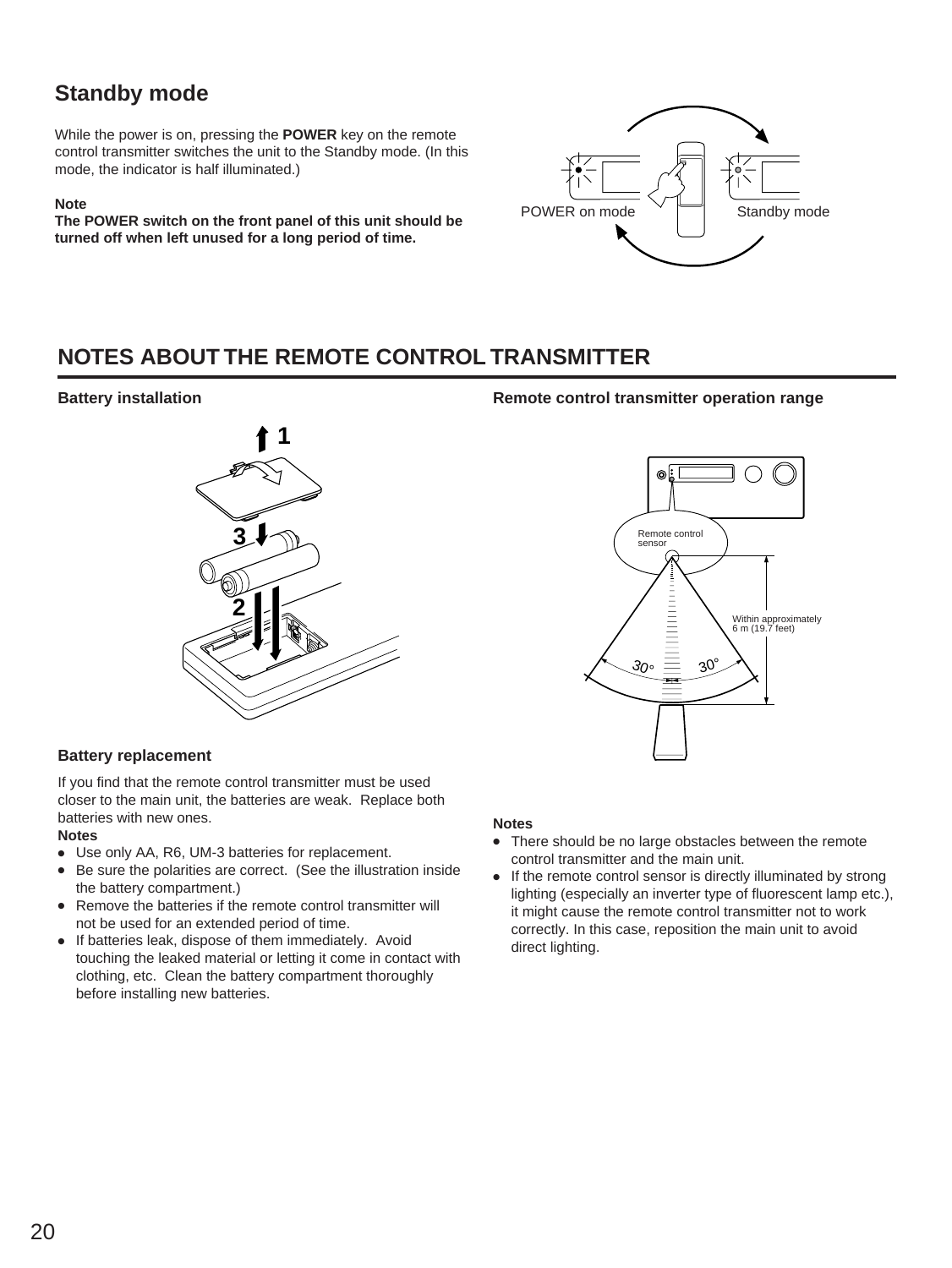# **TROUBLESHOOTING**

If the unit fails to operate normally, check the following points to determine whether the fault can be corrected by the simple measures suggested. If it cannot be corrected, or if the fault is not listed in the SYMPTOM column, disconnect the power cord and contact your authorized YAMAHA dealer or service center for help.

|                               | <b>SYMPTOM</b>                                                                                                                                                                | <b>CAUSE</b>                                                                                                                                          | <b>REMEDY</b>                                                                                                        |
|-------------------------------|-------------------------------------------------------------------------------------------------------------------------------------------------------------------------------|-------------------------------------------------------------------------------------------------------------------------------------------------------|----------------------------------------------------------------------------------------------------------------------|
|                               | The unit fails to turn on when the POWER<br>switch is pressed.                                                                                                                | Power cord is not plugged in or is not completely<br>inserted.                                                                                        | Firmly plug in the power cord.                                                                                       |
| Amplifier                     | No sound.                                                                                                                                                                     | Incorrect output cord connections.                                                                                                                    | Connect the cords properly. If the problem persists,<br>the cords may be defective.                                  |
|                               |                                                                                                                                                                               | Appropriate input source is not selected.                                                                                                             | Select an appropriate input source with the INPUT<br>selector.                                                       |
|                               |                                                                                                                                                                               | The TAPE 2 MONITOR switch is ON.                                                                                                                      | Press the TAPE 2 MONITOR switch to turn it off.                                                                      |
|                               | The sound suddenly goes off.                                                                                                                                                  | The protection circuit has activated because of<br>short circuit etc.                                                                                 | Turning the unit off and then on will reset the<br>protection circuit.                                               |
|                               |                                                                                                                                                                               | The SLEEP timer functioned.                                                                                                                           | Cancel the SLEEP timer function.                                                                                     |
|                               | Only one side speaker outputs the sound.                                                                                                                                      | Incorrect setting of the BALANCE control                                                                                                              | Adjust it to the appropriate position.                                                                               |
|                               |                                                                                                                                                                               | Incorrect cord connection.                                                                                                                            | Connect the cords properly. If the problem persists,<br>the cords may be defective.                                  |
|                               | Sound "hums".                                                                                                                                                                 | Incorrect cord connections.                                                                                                                           | Firmly connect the audio plugs. If the problem<br>persists, the cords may be defective.                              |
|                               |                                                                                                                                                                               | No connection from the turntable to the GND<br>terminal.                                                                                              | Make the GND connection between the turntable<br>and this unit.                                                      |
|                               | The volume level is low while playing a record.                                                                                                                               | The record is being played on a turntable with an<br>MC cartridge.                                                                                    | The player should be connected to the receiver<br>through the MC head amplifier.                                     |
|                               | The volume level cannot be increased, or<br>sound is distorted.                                                                                                               | The power to the component connected to the REC<br>OUT terminals of this unit is off.                                                                 | Turn the power to the component on.                                                                                  |
|                               | Using the BASS, TREBLE and BALANCE<br>controls does not affect the tone.                                                                                                      | The PURE DIRECT switch is ON.                                                                                                                         | The PURE DIRECT switch must be switched OFF<br>to use those controls.                                                |
|                               | FM stereo reception is noisy.                                                                                                                                                 | Because of the characteristics of FM stereo<br>broadcasts, this is limited to cases where the<br>transmitter is too far or the antenna input is poor. | Check the antenna connections.<br>Try using a multiple element FM antenna.                                           |
| ᅙ                             | There is distortion and clear reception cannot<br>be obtained even with a good FM antenna.                                                                                    | There is multipath interference.                                                                                                                      | Adjust antenna placement to eliminate multipath<br>interference.                                                     |
|                               | A desired station cannot be tuned in with<br>automatic tuning.                                                                                                                | The station is too weak.                                                                                                                              | Use Manual tuning mode.<br>Use high quality directional FM antenna.                                                  |
|                               | A desired station cannot be tuned in with                                                                                                                                     | Weak signal or loose antenna connections.                                                                                                             | Use Manual tuning mode.                                                                                              |
|                               | automatic tuning.                                                                                                                                                             |                                                                                                                                                       | Tighten the AM loop antenna connections and<br>rotate it for best reception.                                         |
| ౹౾                            | There are continuous crackling and hissing<br>noises.                                                                                                                         | Noises will result from ligtning, fluorescent lamps,<br>motors, thermostats and other electrical equipment.                                           | Use an outdoor antenna and a ground wire. This<br>will help somewhat but it is difficult to eliminate all<br>noises. |
|                               | There are buzzing and whining noises<br>(especially in the evening).                                                                                                          | A television set is being used nearby.                                                                                                                | Relocate this unit away from the TV.                                                                                 |
| Remote control<br>transmitter | The remote control transmitter does not work.                                                                                                                                 | Direct sunlight or lighting (of an inverter type of<br>flourescent lamp etc.) is striking the remote control<br>sensor of the main unit.              | Change position of the main unit.                                                                                    |
|                               |                                                                                                                                                                               | The batteries of this remote control transmitter are<br>too weak.                                                                                     | Replace the batteries with new ones.                                                                                 |
| <b>Others</b>                 | The sound is degraded when monitoring is<br>performed by using the headphones connected<br>to the compact disc player or cassette deck<br>which are connected with this unit. | The power to this unit is off.                                                                                                                        | Turn the power to this unit on.                                                                                      |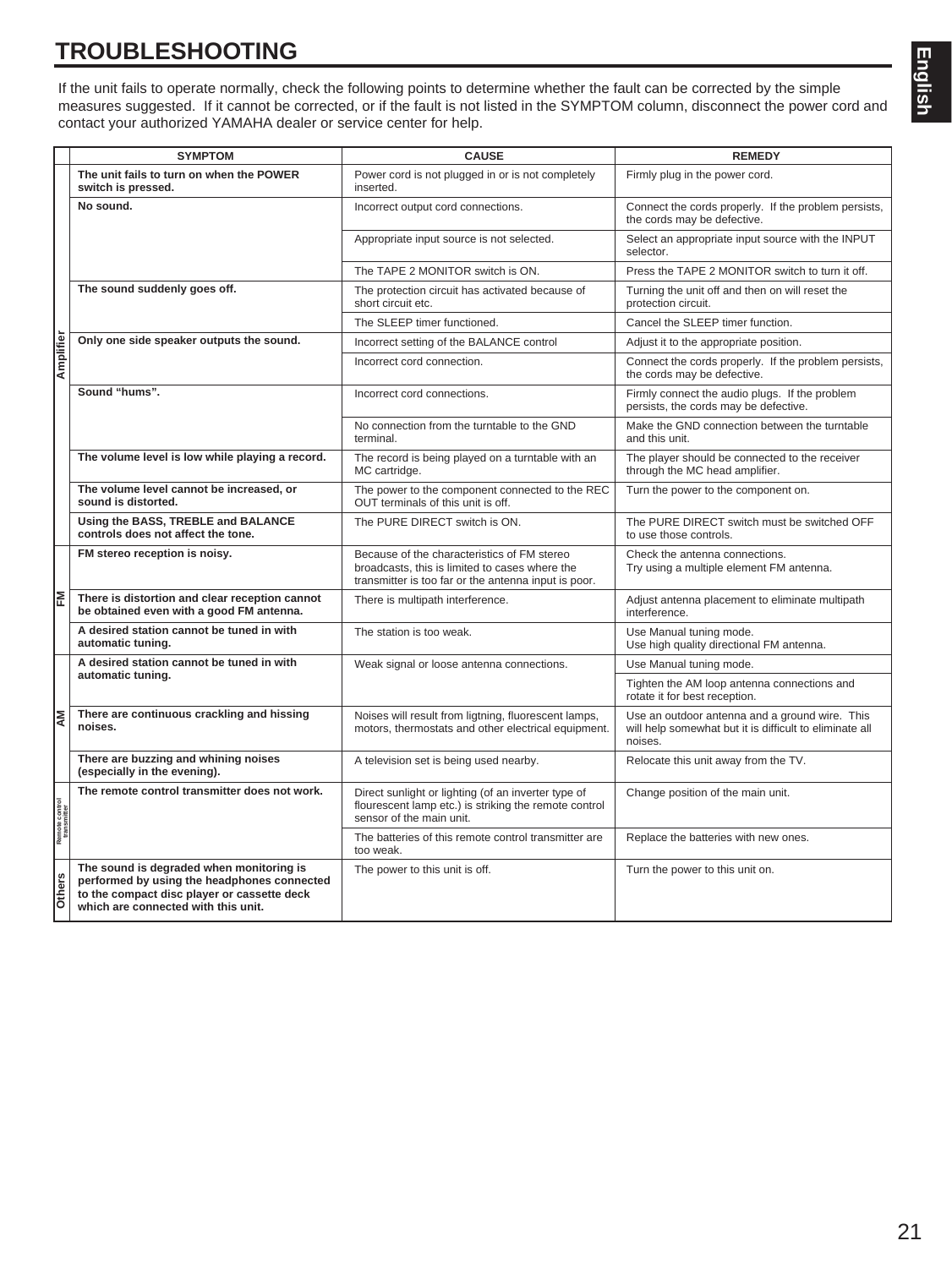# **SPECIFICATIONS**

# **AUDIO SECTION**

| Minimum RMS Output Power per Channel<br>8 ohms, 20 Hz to 20 kHz, 0.03% THD                                        |
|-------------------------------------------------------------------------------------------------------------------|
| 6 ohms, 20 Hz to 20 kHz, 0.03% THD<br>[General model only]54W+54W                                                 |
| Dynamic Power per Channel<br>(by IHF Dynamic Headroom measuring<br>method)<br>8/6/4/2 ohms78/88/100/112W          |
| DIN Standard Output Power per Channel<br>4 ohms, 1 kHz, 0.7% THD                                                  |
| <b>IEC Power</b><br>8 ohms, 1 kHz, 0.03% THD                                                                      |
| <b>Power Band Width</b><br>8 ohms, 25W, 0.06% THD                                                                 |
| Damping Factor<br>8 ohms, 20 Hz to 20 kHz90 or more                                                               |
| Maximum Power (EIAJ)<br>1 kHz<br>[General model only] 72W                                                         |
| RIAA Equalization Deviation                                                                                       |
| Total Harmonic Distortion (20 Hz to 20 kHz)<br>PHONO MM to REC OUT (1V) 0.02%<br>CD/TAPE/AUX to SP OUT            |
| Signal-to-Noise Ratio (IHF-A Network)<br>PHONO MM (5 mV Input Shorted)82 dB<br>CD/TAPE/AUX (Input Shorted) 105 dB |
| Channel Separation (Vol. -30 dB)<br>PHONO MM                                                                      |
| Residual Noise (IHF-A Network)100 µV                                                                              |
| <b>Tone Control Characteristics</b><br>BASS:<br>Boost/cut ±10 dB (50 Hz)<br>Turnover frequency                    |
| Boost/cut±10 dB (20 kHz)<br>TREBLE:<br>Turnover frequency                                                         |

### **FM SECTION**

| <b>Tuning Range</b><br>[General model]87.5 to 107.9 MHz<br>[U.K. and Europe models]                                                                                                                                               |
|-----------------------------------------------------------------------------------------------------------------------------------------------------------------------------------------------------------------------------------|
| 50 dB Quieting Sensitivity (IHF, 75 ohms)                                                                                                                                                                                         |
| Usable Sensitivity (75 ohms)<br>(30 dB S/N Quieting, 1 kHz, 100% mod.)<br>[General model] 0.8 µV (9.3 dBf)<br>DIN, Mono (S/N 26 dB)<br>[U.K. and Europe models]0.9 μV<br>DIN, Stereo (S/N 46 dB)<br>[U.K. and Europe models]24 µV |
| Image Response Ratio<br>[U.K. and Europe models] 80 dB                                                                                                                                                                            |
|                                                                                                                                                                                                                                   |
| Spurious Response Ratio 70 dB                                                                                                                                                                                                     |
| AM Suppression Ratio 55 dB                                                                                                                                                                                                        |
|                                                                                                                                                                                                                                   |
| <b>Alternate Channel Selectivity</b>                                                                                                                                                                                              |
| Selectivity (two signals, 40 kHz Dev.)                                                                                                                                                                                            |
| Signal-to-Noise Ratio<br>(IHF) Mono/Stereo<br>[General model]80 dB/75 dB<br>(DIN-Weighted, 40 kHz Dev.) Mono/Stereo<br>[U.K. and Europe model]74 dB/69 dB                                                                         |
| <b>Harmonic Distortion</b><br>Mono/Stereo (1 kHz)<br>[General model] 0.1/0.2%<br>Mono/Stereo (40 kHz Dev.)<br>[U.K. and Europe models]0.1/0.2%                                                                                    |
| <b>Stereo Separation</b><br>[General model]<br>[U.K. and Europe models]                                                                                                                                                           |
| <b>Frequency Response</b>                                                                                                                                                                                                         |

# **AM SECTION**

| <b>Tuning Range</b><br>[U.K. and Europe models] |  |
|-------------------------------------------------|--|
| [General model]530 to 1,710 kHz                 |  |
|                                                 |  |
|                                                 |  |
|                                                 |  |
| Image Response Ratio 40 dB                      |  |
| Spurious Response Ratio 50 dB                   |  |
| Harmonic Distortion (1 kHz)0.3%                 |  |

# AUDIO SECTION

# **GENERAL**

| <b>Power Supply</b><br>[U.K. and Europe models]AC 230V, 50 Hz<br>[General model]<br>AC 110/120/220/240V, 50/60 Hz                  |  |
|------------------------------------------------------------------------------------------------------------------------------------|--|
| <b>Power Consumption</b><br>[U.K. and Europe models]115W                                                                           |  |
| <b>AC Outlets</b><br><b>2 SWITCHED OUTLETS</b><br>[Europe and General models]<br>1 SWITCHED OUTLET<br>[U.K. model] 100W max. total |  |
| Dimensions (W x H x D)<br>$(11 \times 4 - 11/16" \times 15 - 5/16")$                                                               |  |
|                                                                                                                                    |  |
| Indoor FM antenna<br>Remote control transmitter<br><b>Batteries</b>                                                                |  |

Specifications are subject to change without notice.